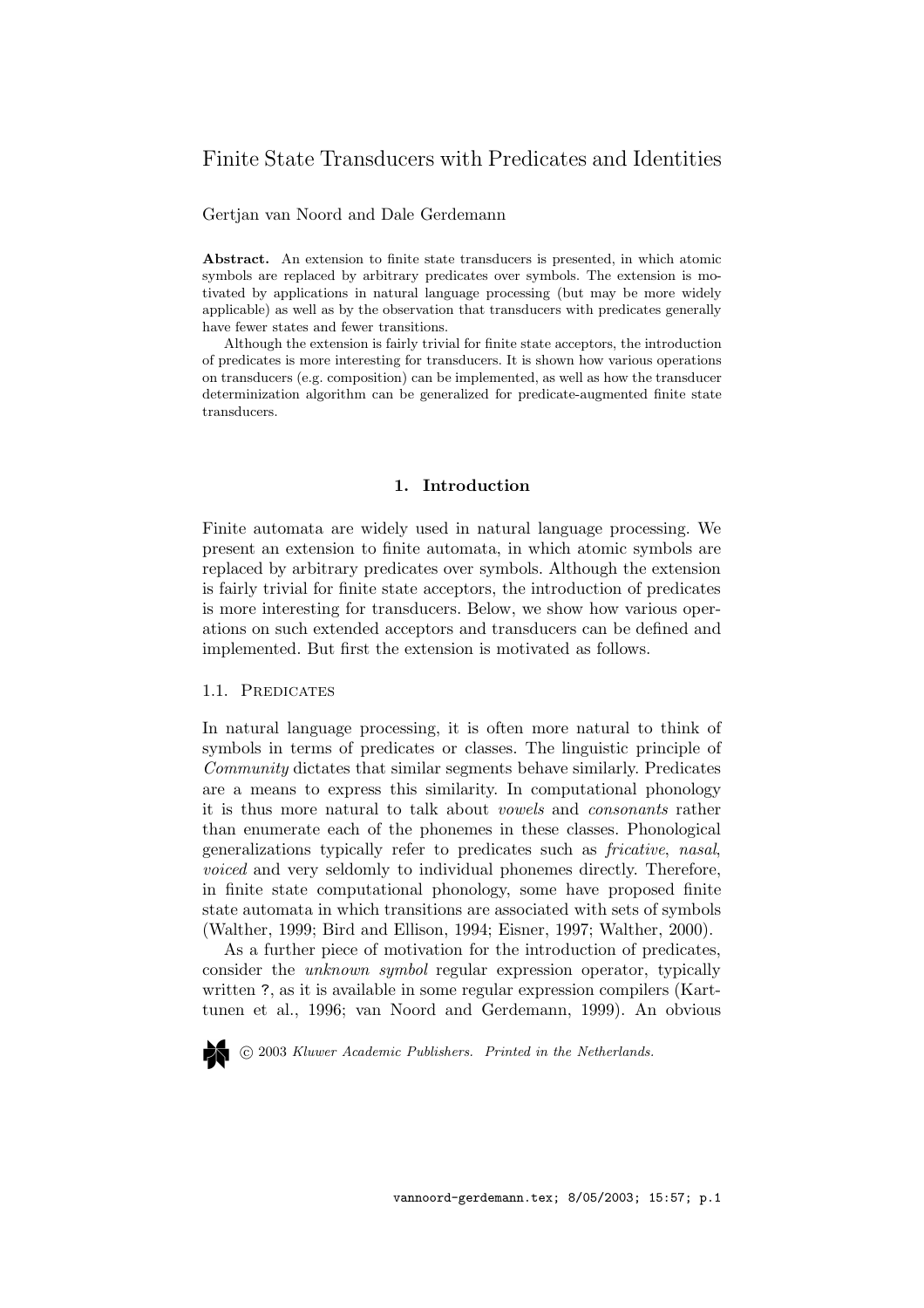implementation will expand the ? operator into a set of transitions for each of the symbols in the alphabet  $\Sigma$ . In our proposal, the ? operator will be expanded into a single transition with an associated predicate which is true for all symbols; this has the advantage that  $\Sigma$  need not be explicitly defined. As a consequence, there is no need to assume that the alphabet is finite. Such considerations become important for applications with large alphabets, such as the Unicode alphabet. Even larger alphabets may surface in natural language processing applications in which the symbols are words. Typical electronic dictionaries have at least 200K words and even this large size alphabet is not enough to handle unrestricted texts. Realistically, robust syntactic parsing requires an infinite alphabet.<sup>1</sup>

Below, we define predicate augmented finite state automata more precisely; for now it suffices to assume that such automata are similar to classical finite state automata, except that we have predicates instead of symbols.

## 1.2. NOTATION

The predicates used in this paper are predicates on  $\Sigma$ . So, each predicate  $\pi$  is a total function such that for each  $\sigma \in \Sigma$ ,  $\pi(\Sigma)$  is either true or false. If  $\pi$  is the *characteristic function* of the set  $S \subseteq \Sigma$ , i.e.,  $S = \{ \sigma \in \Sigma | \pi(\sigma) \},\$  then in transition diagrams we often write S instead of  $\pi$ . As usual, if S is a set, then the complement of S is written  $\overline{S}$ . Moreover, if S is of the form  $\{c\}$ , i.e., a singleton set, then we abbreviate this predicate simply as c. As a special case,  $\Sigma$  is written as ?. In transducers, a transition is associated both with an input predicate  $\pi_d$ as well as with an output predicate  $\pi_r$ ; such a pair of predicates is written as  $\pi_d : \pi_r$ .

Below, we will often refer to states in automata using  $p, q$ , and  $r$ . For examples of symbols we use characters from the beginning of the alphabet in typewriter font such as a, b, c; for sequences of symbols we use characters  $w, x, y, z$ . Typically, we use  $\sigma$  as a variable that takes a symbol as its value. Examples of predicates are written in small caps, using characters from the beginning of the alphabet, like a, b, c. A variable that takes a predicate as its value is written  $\pi$ . A sequence of predicates is often written using Greek symbols  $\phi, \psi$ . Finally, note that the empty sequence is written  $\epsilon$ , for either the empty sequence of symbols or the empty sequence of predicates.

<sup>&</sup>lt;sup>1</sup> If infinite alphabets are allowed, then certain non-regular languages such as  ${0, 1, \ldots}^*$  can be recognized. A similar generalization of regular languages is used by (Perrin, 1990).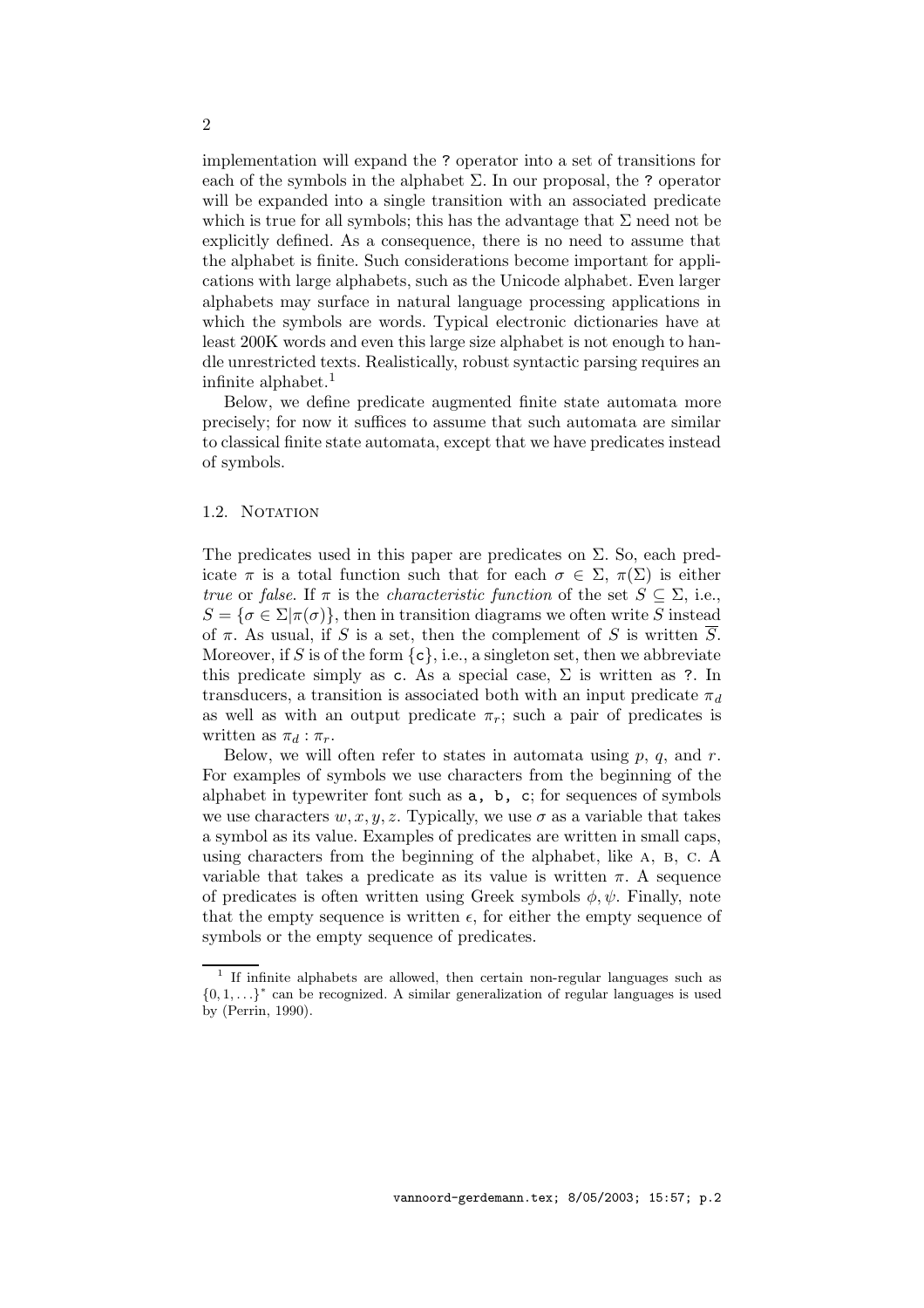### 1.3. IDENTITIES

Consider the following phonological rule (from (Karttunen, 1991)) in which an underlying nasal segment N is mapped either to an  $m$  (if followed by a p) or an n:

 $N \rightarrow m / \underline{\hspace{0.2cm}} p$ ; elsewhere n

A transducer implementing this phonological rule can be illustrated as follows:



This transducer contains a single start state 0, and two final states, 0 and 1. First consider the cyclic transition on state 0, labeled by the predicate  $\overline{N}$ , i.e., the predicate which is true of all symbols except the symbol N. As long as the transducer does not read this special nasal segment N, it remains in state 0 and simply copies its input. Upon reading an N, the transducer non-deterministically moves to state 1 or state 2, writing out an n or m respectively. In the first case, the next input symbol cannot be a p; in the second case the next input symbol must be a p.

Note that the transition from state 2 to state 0 simply contains a p. The idea here is that if the input and output symbol must be identical, only a single predicate is written for that transition. The same abbreviation is used for the transition from 1 to 0, as well as over the looping transition from 0 to 0 with predicate  $\overline{N}$ . The intention here of course is that every incoming segment which is not equal to N should be mapped to itself in the output. However, note that this is quite different from the pair of predicates  $\overline{\mathbb{N}}$  :  $\overline{\mathbb{N}}$ . The latter would map an incoming symbol to an arbitrary output symbol, as long as both symbols are unequal to N.

The example illustrates an important point: if predicates are introduced in transducers, then for typical examples we must also be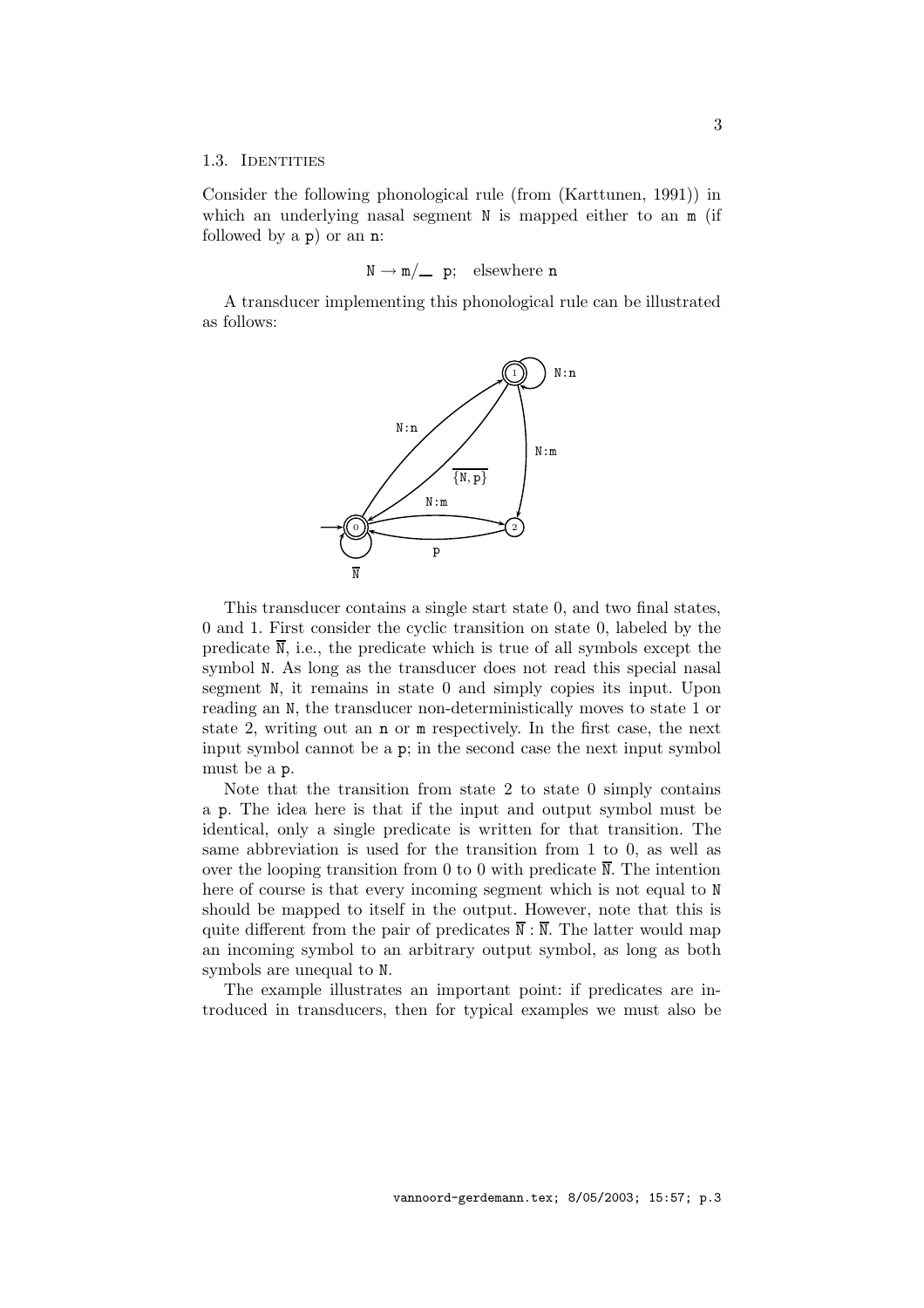able to express the identity of input and output of a transition. In this example, if there were no way to express the identity between input and output, then we would be forced to have multiple transitions such as a:a, b:b, c:c, d:d for all of the relevant symbols; the introduction of predicates can be exploited in transducers only if identity between input and output can be expressed as well.

Expressing identity between input and output is crucial. This notion of identity can be seen as a consequence of the linguistic principle of Faithfulness: corresponding input and output segments tend to be identical. A similar argument is expressed in (Gildea and Jurafsky, 1996). Indeed, many interesting transducers are of the type 'change all occurrences of  $\alpha$  in some specific context into  $\beta$ , and pass on the rest of the input unaltered'. The various replacement and 'local extension' operators all produce transducers of this kind (Karttunen, 1995; Roche and Schabes, 1995; Karttunen, 1996; Kempe and Karttunen, 1996; Gerdemann and van Noord, 1999a). Identities can be seen as a limited case of backreferencing. Backreferencing is an extension of regular expressions widely used in editors, scripting languages and other tools. A limited version of finite-state calculus backreferences is discussed in (Gerdemann and van Noord, 1999b).

## 1.4. Smaller Automata

Another motivation for the introduction of predicates is the observation that the resulting automata are smaller. The size of automata is an important problem in practice (Daciuk, 1998; Kiraz, 1999). With predicates, potentially large sets of transitions are replaced by a single transition. For example, if an automator has transitions from state  $p$  to state q over all ASCII symbols except for a symbol  $a$ , for which there is a transition from  $p$  to  $r$ , then there are 128 transitions leaving  $p$ . Using predicates, there are only two transitions leaving  $p$  (one labeled by a predicate  $\{a\}$ , and one labeled by  $\{a\}$ ). But note that similar space reductions can be achieved using failure transitions and related techniques (Kowaltowski et al., 1993; Kiraz, 1999; Daciuk, 2000; Klarlund, 1998).

More interesting space reductions can be achieved in the case of transducers. The introduction of predicates with identity not only leads to transducers with fewer transitions, but also to transducers that have fewer states. This observation will be discussed in section 3.7. In section 4.2 we show that this space reduction is achieved for linguistically relevant examples too.

The implementation of various operations is faster for smaller automata. Although the implementation of some of the relevant op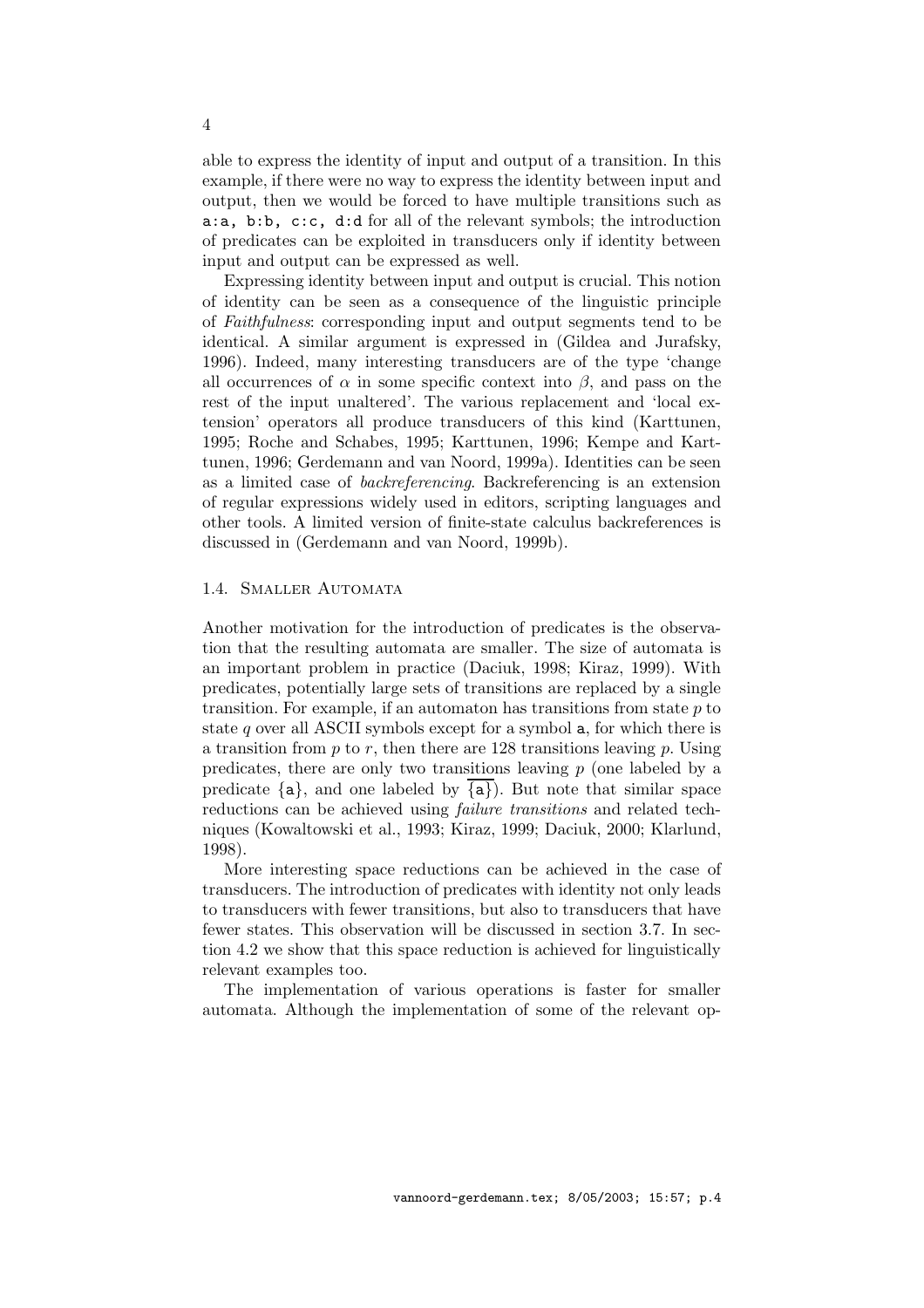erations becomes somewhat more complex, it is our experience that in almost all cases overall performance improves considerably.

### 1.5. Determinization of non-functional transducers

We show below that the introduction of predicates has the interesting effect that certain non-functional transducers can be treated by the transducer determinization algorithm (Oncina et al., 1993; Reutenauer, 1993; Mohri, 1996; Roche and Schabes, 1995; Roche and Schabes, 1997). Therefore a larger class of transductions can be implemented efficiently.

## 1.6. Previous Work

A possible implementation of the question mark operator is the introduction of a special symbol ? in finite state automata.<sup>2</sup> This special symbol is understood as 'any alphabet symbol not mentioned in the automaton', in order to translate examples such as ?-a. This technique requires that each question mark operator is expanded into the set of symbols occurring in the regular expression as a whole. This solution (implemented in a previous version of the FSA Utilities (van Noord and Gerdemann, 1999) and in xfst, the Xerox regular expression compiler (Karttunen et al., 1996)) therefore leads to a proliferation of transitions. For example, the expression  $(a..z \cdot ? - d)$  would result in an automaton with 52 transitions: 26 transitions from the initial state to an intermediate state for each of the letters of the alphabet and 26 transitions from this intermediate state to a final state for each of the letters except 'd', as well as for  $2.3$ 

The idea to allow predicates on transitions instead of symbols is also mentioned in (Watson, 1999a) and (Watson, 1999b). The details of this proposal, however, are not given. Apparently, in Watson's proposal predicates potentially inspect arbitrary parts of the input, and consume arbitrary prefixes of the input; the resulting formalism is therefore much more powerful, and hence various closure and efficiency properties are not applicable. In contrast, for the type of predicates proposed here, these attractive properties in fact are applicable, as is shown in the remainder of the article.

<sup>2</sup> Note that in such an implementation, the regular expression operator ? (any symbol) is not to be confused with the special symbol in automata ? (any symbol not occurring in the automaton).

<sup>3</sup> Here we assume that we are not explicitly representing states which are not co-accessible, i.e. for which there is no path to a final state.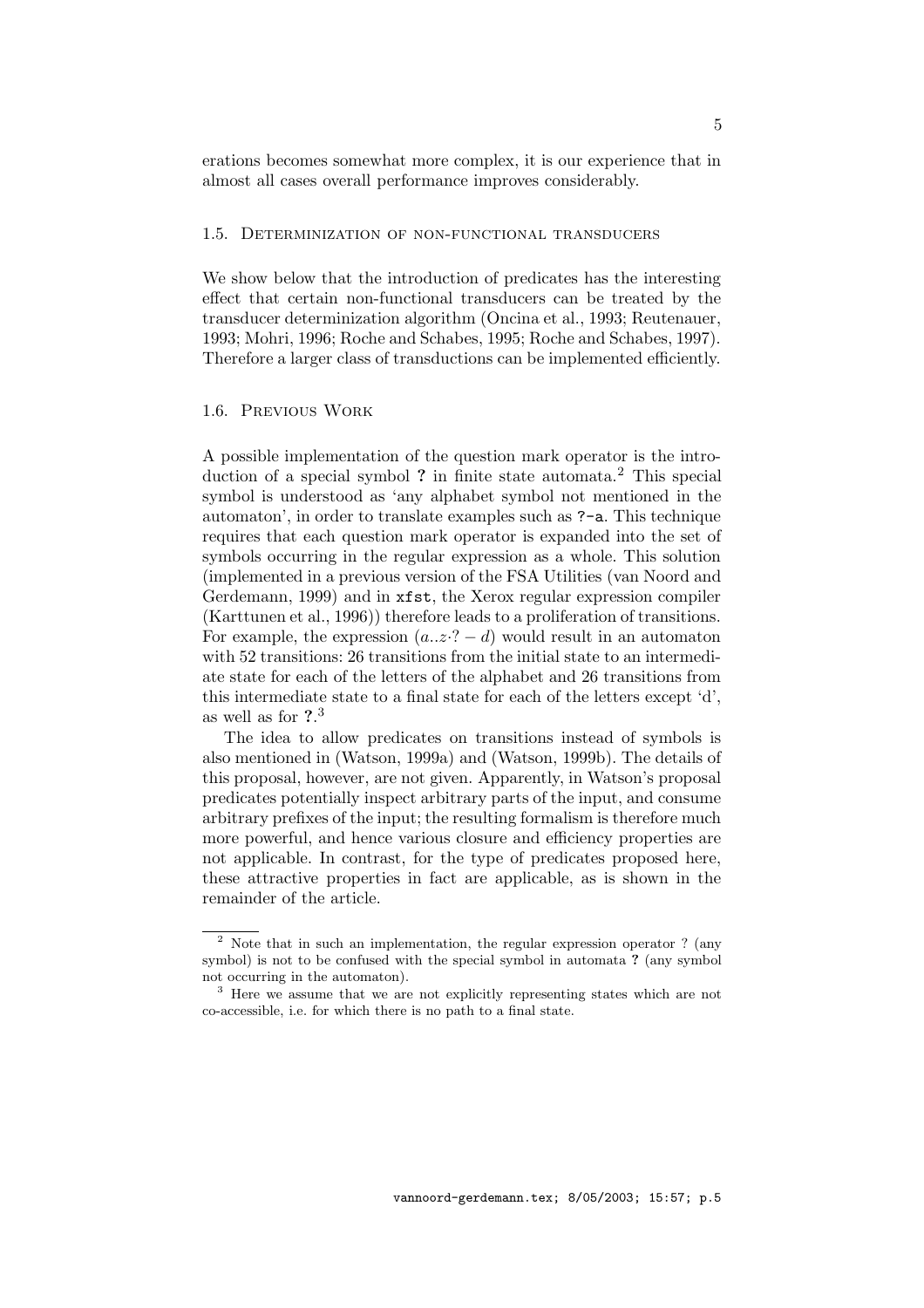#### 1.7. Overview

In the next section, predicate-augmented finite state recognizers are introduced, and it is shown how various operators and algorithms can be generalized. In section 3 predicate-augmented finite state transducers are introduced. We show that operations such as composition can be implemented straightforwardly; in addition we show how the transducer determinization algorithm can be generalized. The generalization leads to the definition of predicate-augmented finite state transducers with a bounded queue; the queue is required to be able to treat identities correctly. It is shown that this device allows a more compact representation of some finite-state transductions than the classical model. In section 5 we discuss some open problems and directions for future research.

#### 2. Finite State Recognizers with Predicates

### 2.1. DEFINITION

A predicate-augmented finite state recognizer (pfsr) M is specified by  $(Q, \Sigma, \Pi, E, S, F)$  where Q is a finite set of states,  $\Sigma$  a set of symbols,  $\Pi$ a set of predicates over  $\Sigma$ , E a finite set of transitions  $Q \times (\Pi \cup \{\epsilon\}) \times Q$ . Furthermore,  $S \subseteq Q$  is a set of start states and  $F \subseteq Q$  is a set of final states.

The relation  $\widehat{E} \subseteq Q \times \Sigma^* \times Q$  is defined inductively:

- 1. for all  $q \in Q$ ,  $(q, \epsilon, q) \in \widehat{E}$ ,
- 2. for all  $(p, \epsilon, q) \in E$ ,  $(p, \epsilon, q) \in \widehat{E}$ ,
- 3. for all  $(q_0, \pi, q) \in E$  and for all  $\sigma \in \Sigma$ , if  $\pi(\sigma)$  then  $(q_0, \sigma, q) \in \widehat{E}$
- 4. if  $(q_0, x_1, q_1)$  and  $(q_1, x_2, q)$  are both in  $\widehat{E}$  then  $(q_0, x_1x_2, q) \in \widehat{E}$

The language  $L(M)$  accepted by M is defined to be  $\{w \in \Sigma^* | q_s \in$  $S, q_f \in F, (q_s, w, q_f) \in \widehat{E} \}.$ 

A pfsr is called  $\epsilon$ -free if there are no  $(p, \epsilon, q) \in E$ . For any given pfsr there is an equivalent  $\epsilon$ -free pfsr. It is straightforward to extend the corresponding algorithm for classical automata. Without loss of generality we assume below that pfsr are  $\epsilon$ -free.

6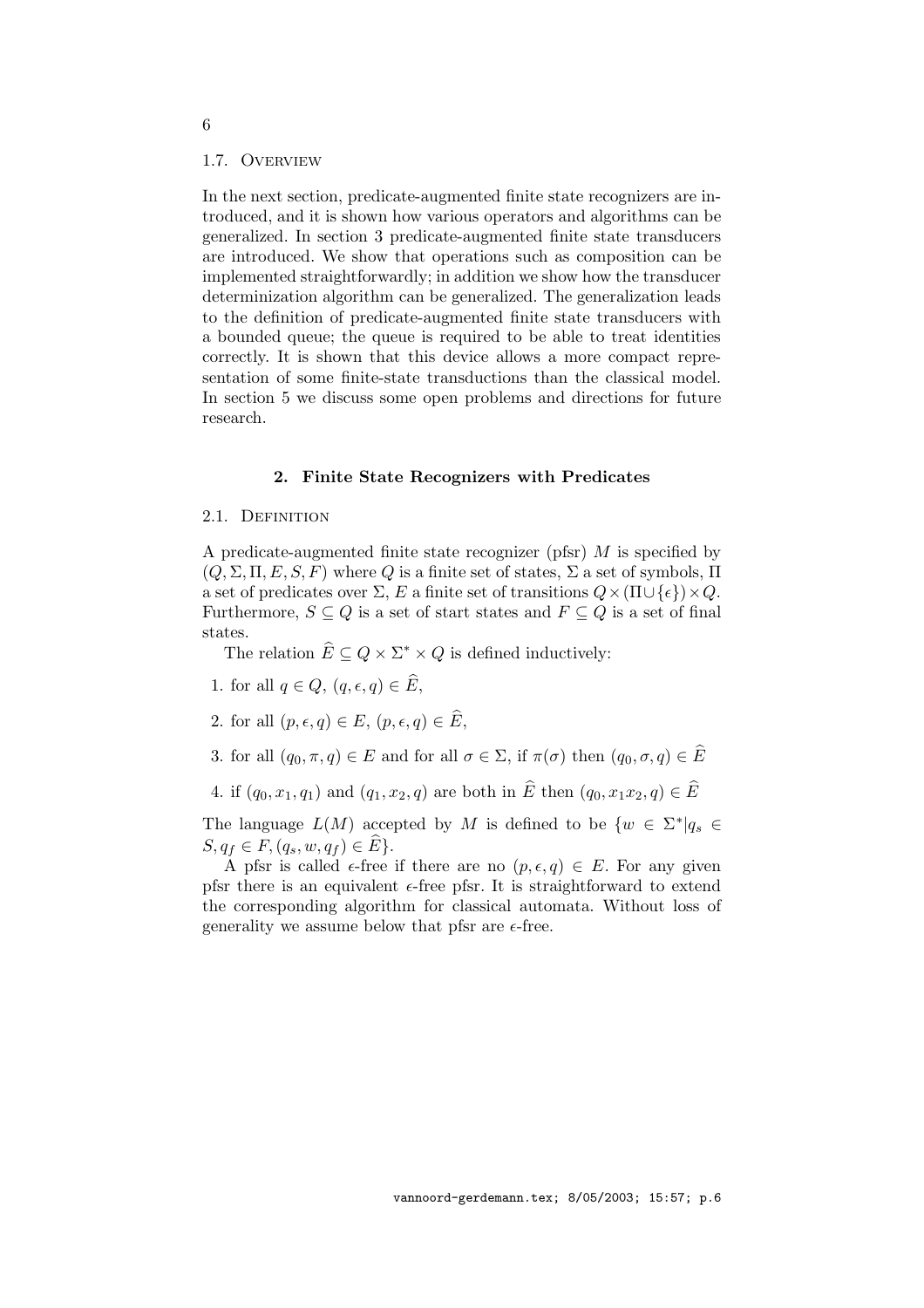### 2.2. Properties

It is clear that in the case of recognizers, the addition of predicates is of limited theoretical interest. Let  $M<sup>c</sup>$  be a classical finite automaton  $(Q, \Sigma, E, S, F)$  with Q a finite set of states,  $\Sigma$  a set of symbols,  $S \subseteq Q$ the set of start states,  $F \subseteq Q$  the set of final states and E a finite set of transitions  $Q \times \Sigma \times Q$ . Furthermore, let  $s(p,q)$  be the set of symbols on transitions from p to q, i.e.,  $s(p,q) = \{\sigma | (p,\sigma,q) \in E\}$ . If  $M^c$  is such a (minimal) finite automaton then clearly the equivalent (minimal) pfsr is given by  $(Q, \Sigma, 2^{\Sigma}, E', S, F)$  where  $E' = \{(p, s(p,q), q) | (p, s, q) \in E\}.$ The construction in the other direction is similar.

The pfsr device typically is more compact in the number of transitions than an equivalent finite automaton. In the worst case, however, the number of transitions is the same (if it is the case for all states that its outgoing transitions have different target states for each symbol). In the best case, the number of transitions is reduced by a factor of  $|\Sigma|$ .

#### 2.3. Operations on recognizers

Since predicate-augmented finite state recognizers are equivalent to ordinary finite-state automata, the class of languages defined by psfr is closed under the the usual regular operations such as union, concatenation, Kleene-closure and reversal. From a practical point of view, however, it is interesting to note that it is trivial to generalize the corresponding constructions for classical finite state automata (cf. for instance (Hopcroft and Ullman, 1979)). This means that the various constructions can be implemented directly, without the need to expand into ordinary finite automata first, which is impractical for large alphabets.

#### 2.3.1. Intersection

An important and powerful operation is intersection. In the classical case, an automaton for the intersection of the languages defined by two given automata  $M_1$  and  $M_2$  is constructed by considering the cross product of states of  $M_1$  and  $M_2$ . A transition  $((p_1, p_2), \sigma, (q_1, q_2))$  exists iff the corresponding transition  $(p_1, \sigma, q_1)$  exists in  $M_1$  and  $(p_2, \sigma, q_2)$ exists in  $M_2$ . In the case of pfsr a similar construction can be used, but instead of requiring that the symbol  $\sigma$  occurs in the corresponding transitions of  $M_1$  and  $M_2$ , we require that the resulting predicate is the conjunction of the corresponding predicates in  $M_1$  and  $M_2$ . The same technique is described in (Walther, 1999).

Given  $\epsilon$ -free pfsr  $M_1 = (Q_1, \Sigma, \Pi, E_1, S_1, F_1)$  and  $M_2 =$  $(Q_2, \Sigma, \Pi, E_2, S_2, F_2)$ , the intersection  $L(M_1) \cap L(M_2)$  is the language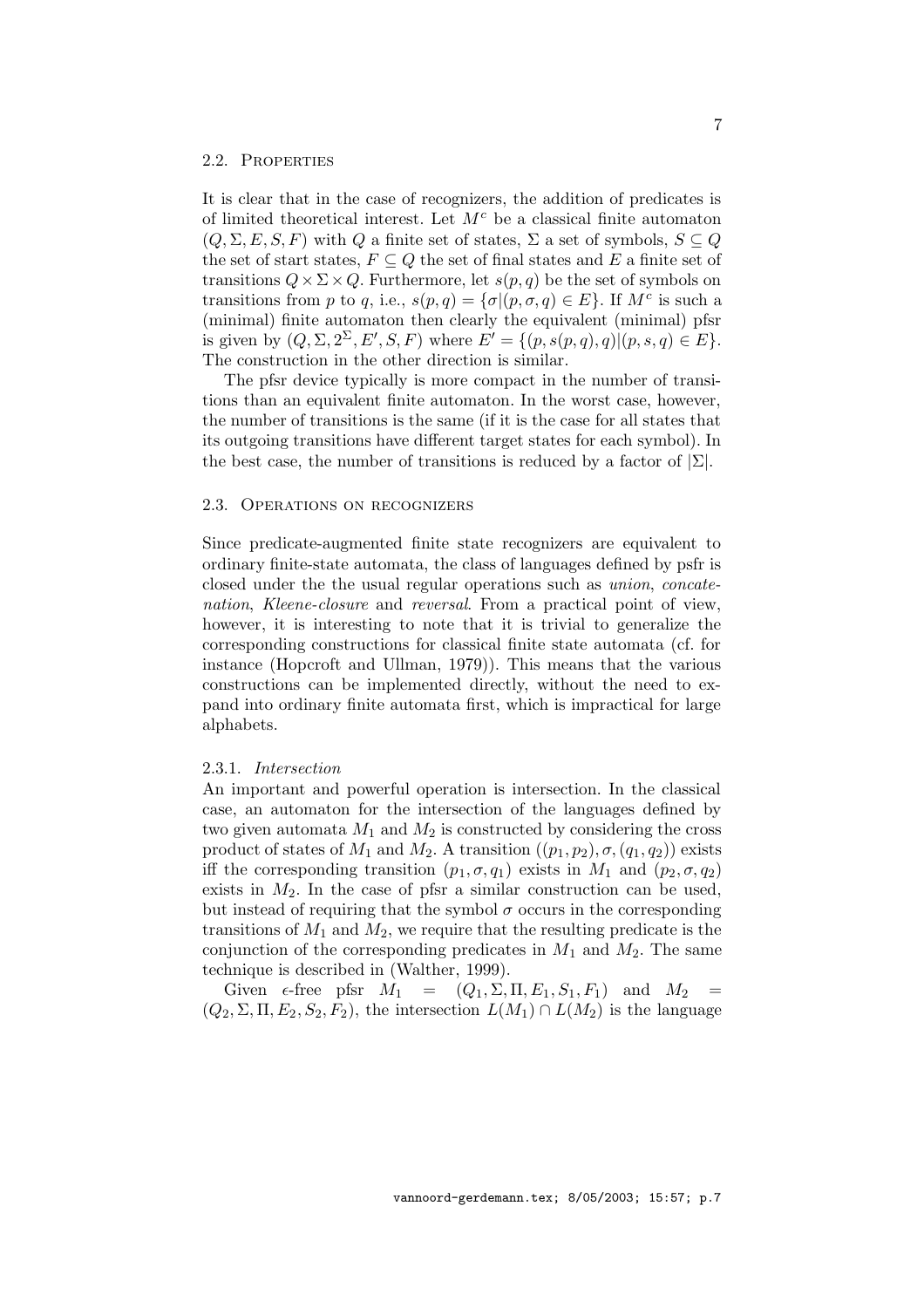accepted by  $M = (Q_1 \times Q_2, \Sigma, \Pi, E, S_1 \times S_2, F_1 \times F_2)$  and  $E =$  $\{((p_1, q_1), \pi_1 \wedge \pi_2, (p, q)) | (p_1, \pi_1, p) \in E_1, (q_1, \pi_2, q) \in E_2\}.$ 

## 2.3.2. Determinization

An  $\epsilon$ -free pfsr is deterministic if there is a single start state, and if for all states  $q \in Q$  and symbols  $\sigma \in \Sigma$  there is at most one transition  $(q, \pi, q')$ such that  $\pi(\sigma)$ . If a pfsr M is deterministic then checking whether a given string  $w$  is accepted by  $M$  can be implemented efficiently: linear in w, and independent on the size of M.

A determinization algorithm (Aho et al., 1986; Hopcroft and Ullman, 1979; Johnson and Wood, 1997) maintains subsets of states. Each subset is a state in the deterministic machine. To compute the transitions leaving a given subset D, a determinization algorithm computes for each symbol  $\sigma \in \Sigma$  the set of states Q such that  $p \in D, q \in Q$  and  $(p, \sigma, q) \in E$ .

In the case of predicates, however, transitions might overlap. For example, one transition may be applicable for high vowels, whereas another transition may be applicable for round vowels. In the determinized pfsr, such overlaps are not allowed. Therefore, we create a separate transition for high and round vowels, another transition for vowels which are high but not round, and a third transition for vowels which are round but not high.

In general, in order to compute the transitions leaving a given subset D we do as follows. Firstly we compute the function  $Trans^D: \Pi \rightarrow 2^Q$ , defined as:  $Trans^D(\pi) = \{q \in Q | p \in D, (p, \pi, q) \in E \}$ . For example, suppose  $D = \{p\}$ , and suppose we have transitions

$$
E = \{ (p, \pi_1, q_1), (p, \pi_1, q_2), (p, \pi_2, q_2), (p, \pi_2, q_3), (p, \pi_2, q_4), (p, \pi_3, q_3), (p, \pi_3, q_5) \}
$$

In that case:

$$
TransD(\pi_1) = \{q_1, q_2\}, TransD(\pi_2) = \{q_2, q_3, q_4\}, TransD(\pi_3) = \{q_3, q_5\}
$$

Let  $\Pi'$  be the predicates in the domain of  $Trans^D$ . For each split of  $\Pi'$  into two subsets  $\pi_1 \dots \pi_i$  and  $\pi_{i+1} \dots \pi_n$  we have a transition:

$$
(D, \pi_1 \wedge \ldots \wedge \pi_i \wedge \neg \pi_{i+1} \wedge \ldots \wedge \neg \pi_n, Trans^D(\pi_1) \cup \ldots \cup Trans^D(\pi_i))
$$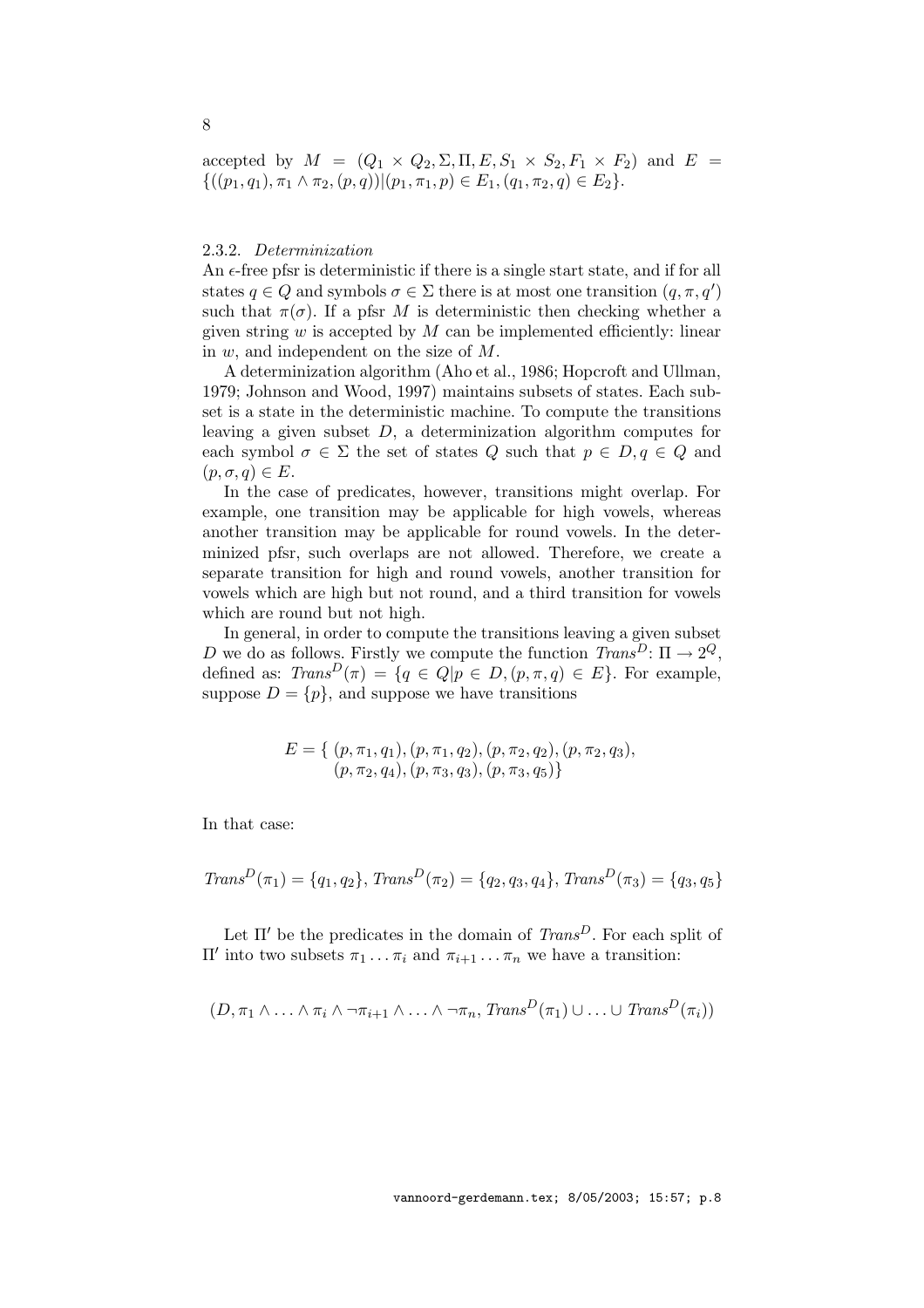for the example we obtain the transitions:<sup>4</sup>

| $(D, \pi_1 \wedge \pi_2 \wedge \pi_3)$                | $\{q_1, q_2, q_3, q_4, q_5\}$ ) |                  |
|-------------------------------------------------------|---------------------------------|------------------|
| $(D, \pi_1 \wedge \pi_2 \wedge \neg \pi_3)$           | $\{q_1, q_2, q_3, q_4\}$        |                  |
| $(D, \pi_1 \wedge \neg \pi_2 \wedge \pi_3)$           | $\{q_1, q_2, q_3, q_5\}$ )      |                  |
| $(D, \pi_1 \wedge \neg \pi_2 \wedge \neg \pi_3)$      | ${q_1, q_2}$                    | $\left( \right)$ |
| $(D, \neg \pi_1 \wedge \pi_2 \wedge \pi_3)$           | $\{q_2, q_3, q_4, q_5\}$        |                  |
| $(D, \neg \pi_1 \wedge \pi_2 \wedge \neg \pi_3)$      | $\{q_2, q_3, q_4\}$             | $\mathcal{E}$    |
| $(D, \neg \pi_1 \wedge \neg \pi_2 \wedge \pi_3)$      | ${q_3, q_5}$                    | $\left( \right)$ |
| $(D, \neg \pi_1 \wedge \neg \pi_2 \wedge \neg \pi_3)$ | $\emptyset$                     | $\lambda$        |

#### 2.3.3. Complementation

If the determinizer also maintains the empty subset of states (cf. the last line in the previous example), then the resulting determinized automaton is complete: for each state a transition is applicable for each symbol of the alphabet. This property is important in order to define complementation. If an automaton  $M_1$  with final states  $F \subseteq Q$  is deterministic and complete, then an automaton accepting the language  $\overline{L(M_1)}$  is obtained from  $M_1$  simply by replacing F with  $Q-F$ .

As usual, the difference operation is defined straightforwardly in terms of complementation and intersection: if  $A$  and  $B$  are regular languages, then  $A - B$  is defined as  $A \wedge \overline{B}$ .

### 2.3.4. Minimization

In Hopcroft's minimization algorithm (Hopcroft, 1971; Aho et al., 1974) a situation arises very similar to the determinization case. In this minimization algorithm, a partition of states is repeatedly refined by considering a pair of state and symbol which might reveal that an existing subset must be split. Rather than considering a pair of state and symbol, we consider in the generalization a pair of state and 'exclusive' predicate. As in the determinization algorithm we therefore need to consider all boolean combinations over the predicates present on a given state. In the actual implementation, we re-use the additional code required for the determinization algorithm in the implementation of the minimization algorithm.

The generalized minimization algorithm produces a pfsr that is minimal in the number of states. However, the pfsr is not necessarily unique, and could also be non-minimal in the number of transitions. This is caused by the fact that the predicates used in the pfsr might not be sufficiently general. For example, the language  $\{a, b, c\}$  can be presented

<sup>&</sup>lt;sup>4</sup> An implementation might choose to ignore transitions for which the corresponding predicate is not satisfiable.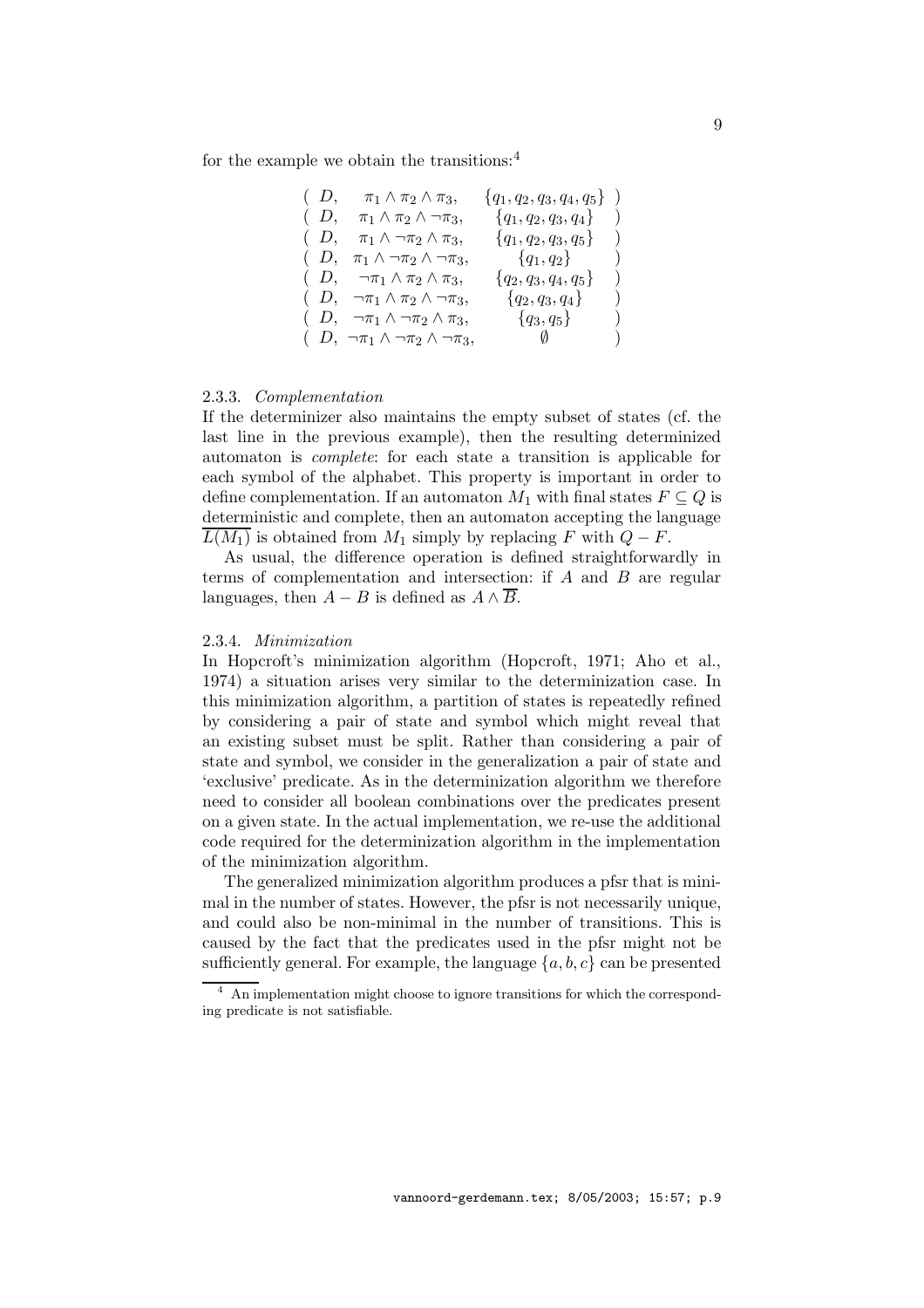with a 2-state automaton with a single transition labeled  $\in \{a, b, c\},\$ but e.g. also with a 2-state automaton with two transitions labeled respectively by  $\in \{a, b\}$  and  $\in \{c\}$ . Therefore, the minimization of a pfsr includes a final cleanup step in which for each pair of states p and q all transitions from p to q with labels  $\pi_1 \dots \pi_i$  are combined into a single transition from p to q with associated label  $\pi_1 \vee \ldots \vee \pi_i$ . It turns out that in the case of transducers, the corresponding cleanup operator is more difficult, as we discuss in section 5.1.

### 3. Transducers with Predicates and Identities

#### 3.1. Definitions

A predicate-augmented finite state transducer (pfst)  $M$  is a tuple  $(Q, \Sigma, \Pi, E, S, F)$  with Q a finite set of states,  $\Sigma$  a set of symbols,  $\Pi$  a set of predicates over  $\Sigma$ . As before, S and F are sets of start states and final states respectively. E is a finite set  $Q \times (\Pi \cup \{\epsilon\}) \times (\Pi \cup \{\epsilon\}) \times Q \times \{0, 1\}.$ The final component of a transition is used to indicate identities. For all transitions  $(p, d, r, q, 1)$  it must be the case that  $d = r \neq \epsilon$ <sup>5</sup>.

We define the function str from  $\Pi \cup {\epsilon}$  to  $2^{\Sigma^*}$ .

$$
str(\epsilon) = {\epsilon}
$$
  

$$
str(\pi) = {\sigma \in \Sigma | \pi(\sigma) }
$$

If  $\pi \in \Pi$  and  $str(\pi)$  is a singleton set, then the transitions  $(p, \pi, \pi, q, i)$  where  $i \in \{0, 1\}$  are equivalent.

The relation  $\widehat{E} \subseteq Q \times \Sigma^* \times \Sigma^* \times Q$  is defined inductively.

- 1. for all p:  $(p, \epsilon, \epsilon, p) \in \widehat{E}$ .
- 2. for all  $(p, \phi, \psi, q, 0) \in E$ ,  $x \in \text{str}(\phi)$ ,  $y \in \text{str}(\psi)$ :  $(p, x, y, q) \in \widehat{E}$ .
- 3. for all  $(p, \pi, \pi, q, 1) \in E$ ,  $x \in \text{str}(\pi)$ :  $(p, x, x, q) \in \widehat{E}$ .
- 4. if  $(q_0, x_1, y_1, q_1)$  and  $(q_1, x_2, y_2, q)$  are both in  $\widehat{E}$  then  $(q_0, x_1x_2, y_1y_2, q) \in \widehat{E}$

The relation  $R(M)$  accepted by a pfst M is defined to be  $\{(w_d, w_r)|q_s \in$  $S, q_f \in F, (q_s, w_d, w_r, q_f) \in \widehat{E}$ .

<sup>5</sup> Note that without loss of generality we assume that there is no separate input and output alphabet, nor separate sets of predicates for input and output.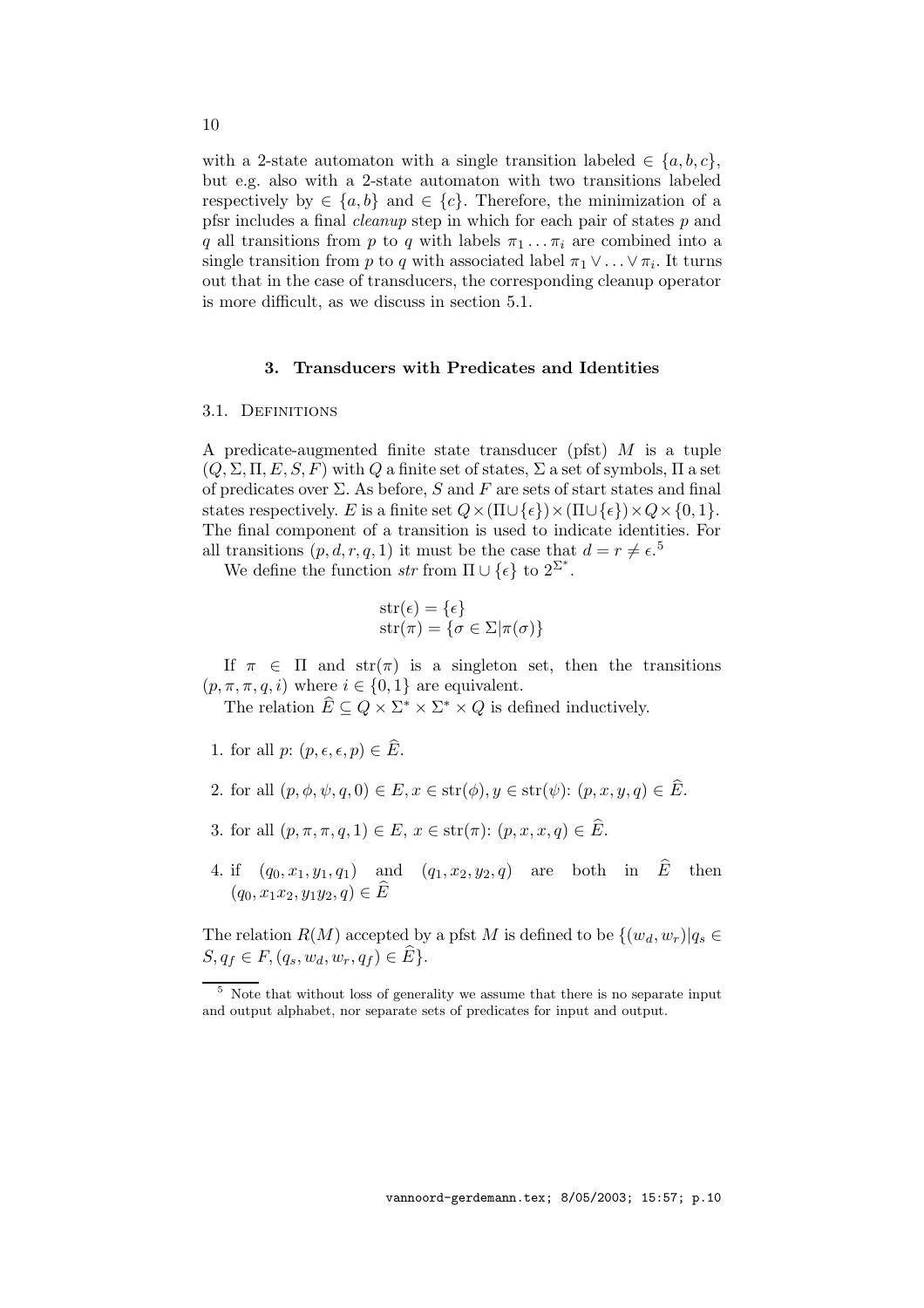### 3.2. Operations on transducers

It is immediately clear that if  $\Sigma$  is finite, a pfst defines a regular relation. Therefore, the relations defined by a pfst are closed under various operations such as union, concatenation, Kleene closure and composition. From a practical point of view, it is important to note that it is possible to adapt the constructions for classical transducers for pfst.

The introduction of predicates over symbols is straightforward for operations such as union, concatenation, Kleene closure and crossproduct. The identity and composition operations are described now as follows.

## 3.2.1. Identity

The identity relation for a given language L is  $id(L) = \{(w, w)|w \in L\}.$ For a given pfsr  $M = (Q, \Sigma, \Pi, E, S, F)$ , the identity relation is given by the pfst  $M' = (Q, \Sigma, \Pi, E', S, F)$ . Note that it would be wrong to define  $E' = \{(p, \pi, \pi, q, 0) | (p, \pi, q) \in E\}$ . Suppose  $\pi$  is true only of  $\sigma_1, \sigma_2$ . The pair  $\pi$ :  $\pi$  then would be true of the pairs of symbols  $\{(\sigma_1,\sigma_1),(\sigma_1,\sigma_2),(\sigma_2,\sigma_1),(\sigma_2,\sigma_2)\}\,$ , whereas identity requires that we only allow the pairs  $\{(\sigma_1, \sigma_1),(\sigma_2, \sigma_2)\}\$ . Another example to stress the point: the expression identity(?) ('copy') is quite different from ?:? ('garbage-in garbage-out'). It is therefore necessary to introduce an identity marker for each of the transitions. The identity of a pfsr  $M =$  $(Q, \Sigma, \Pi, E, S, F)$  is given by  $id(M) = (Q, \Sigma, \Pi, E', S, F)$  where  $E' =$  $\{(p, \pi, \pi, q, 1) | (p, \pi, q) \in E\}.$ 

The operations domain, range and inverse are straightforward. For a given pfst  $M = (Q, \Sigma, \Pi, E, S, F)$ , we have:

- $−$  domain( $R(M)$ ) is given by the pfsr  $M' = (Q, Σ, Π, E', S, F)$  where  $E' = \{(p, \phi, q) | (p, \phi, \psi, q, i) \in E\}.$
- $-\text{ range}(R(M))$  is given by the pfsr  $M' = (Q, \Sigma, \Pi, E', S, F)$  where  $E' = \{(p, \psi, q) | (p, \phi, \psi, q, i) \in E\}.$
- − inverse( $R(M)$ ) is given by the pfst  $M' = (Q, Σ, Π, E', S, F)$  where  $E' = \{(p, \psi, \phi, q, i) | (p, \phi, \psi, q, i) \in E\}.$

## 3.2.2. Composition

The composition of two binary relations is  $R_1 \circ R_2 = \{(x_1, x_3) | (x_1, x_2) \in$  $R_1, (x_2, x_3) \in R_2$ . The composition operation is perhaps the most important operation on transducers. Its implementation is similar to the intersection operation for recognizers. In the classical case, a transducer for the composition of two given transducers  $M_1$  and  $M_2$  is constructed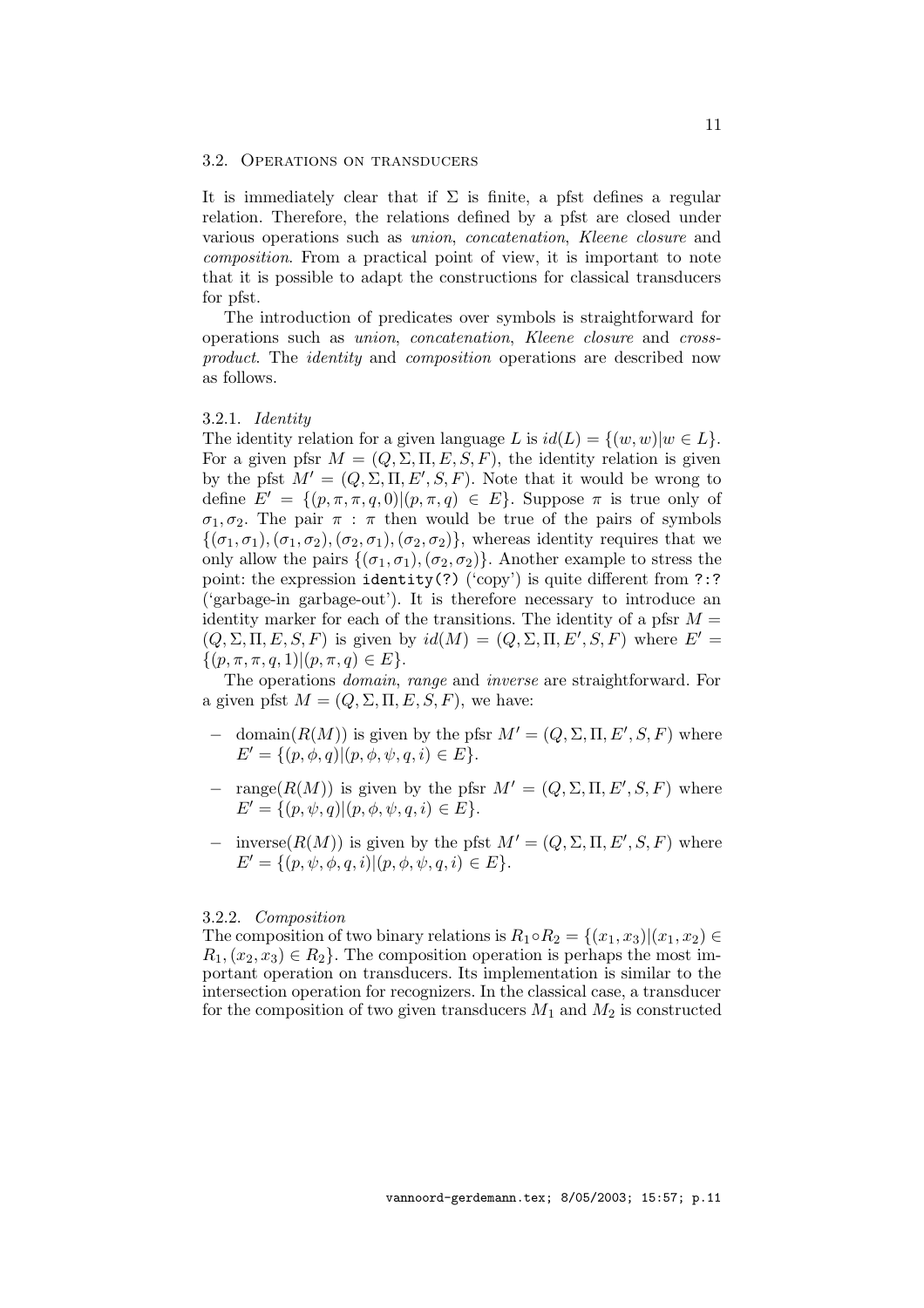by considering the cross product of states of  $M_1$  and  $M_2$ . A transition  $((p_1, p_2), \sigma_d, \sigma_r, (q_1, q_2))$  exists iff there is some  $\sigma$  such that the corresponding transition  $(p_1, \sigma_d, \sigma, q_1)$  exists in  $M_1$  and  $(p_2, \sigma, \sigma_r, q_2)$ exists in  $M_2$ . In the case of pfst a similar construction can be used, but instead of requiring that the output part of a transition in  $M_1$  is identical to the input part of a transition in  $M_2$ , we now merely require that the conjunction of both predicates is satisfiable. In the case of identities, some further complications arise. The effect of combining two transitions is defined by means of the function ct that takes two transitions and returns a new transition:

$$
ct((p_1, \pi_1, \pi_1, q_1, 1), (p_2, \pi_2, \pi_2, q_2, 1)) = ((p_1, p_2), \pi_1 \wedge \pi_2, \pi_1 \wedge \pi_2, (q_1, q_2), 1)
$$
  
\n
$$
ct((p_1, \phi, \pi_1, q_1, 0), (p_2, \pi_2, \pi_2, q_2, 1)) = ((p_1, p_2), \phi, \pi_1 \wedge \pi_2, (q_1, q_2), 0)
$$
  
\n
$$
ct((p_1, \pi_1, \pi_1, q_1, 1), (p_2, \pi_2, \psi, q_2, 0)) = ((p_1, p_2), \pi_1 \wedge \pi_2, \psi, (q_1, q_2), 0)
$$
  
\n
$$
ct((p_1, \phi, \pi_1, q_1, 0), (p_2, \pi_2, \psi, q_2, 0)) = ((p_1, p_2), \phi, \psi, (q_1, q_2), 0)
$$
  
\nif satisfiable $(\pi_1 \wedge \pi_2)$ 

Note that this function is not defined in case either the input part of the second transition or the output part of the first transition is  $\epsilon$ . These cases are treated separately in the definition below. Given two pfst  $M_1 = (Q_1, \Sigma, \Pi, E_1, S_1, F_1)$  and  $M_2 = (Q_2, \Sigma, \Pi, E_2, S_2, F_2)$ , the relation  $R(M_1) \circ R(M_2)$  is defined by  $M = (Q_1 \times Q_2, \Sigma, \Pi, E, S_1 \times$  $S_2, F_1 \times F_2$  where

$$
E = \{ct(e_1, e_2) | e_1 \in E_1, e_2 \in E_2\}
$$
  
\n
$$
\cup \{((p_1, p_2), \epsilon, \psi, (p_1, q_2), 0) | p_1 \in Q_1, (p_2, \epsilon, \psi, q_2, 0) \in E_2\}
$$
  
\n
$$
\cup \{((p_1, p_2), \phi, \epsilon, (q_1, p_2), 0) | p_2 \in Q_2, (p_1, \phi, \epsilon, q_1, 0) \in E_1\}
$$

#### 3.3. Determinization of Transducers

We will call a pfst  $M$  deterministic if  $M$  has a single start state, if there are no states  $p, q \in Q$  such that  $(p, \epsilon, \psi, q, i) \in E$ , and if for all states p and symbols  $\sigma$  there is at most one transition  $(p, \pi_d, \psi, q, i)$  such that  $\pi_d(\sigma)$ . The transduction of an input string by means of a deterministic pfst is simple: in going through the input from left to right, you know exactly in which state you are (so there is no backtracking; alternatively if a parallel implementation is considered, there is no need to maintain a number of states linear in the size of the transducer). If a pfst M is deterministic then computing the transductions of a given string  $w$  as defined by  $M$  can be implemented efficiently. This computation is linear in  $w$ , and independent on the size of  $M$ . Since  $w$  can have several transductions (unless  $M$  is functional), we assume that this computation constructs a pfsr accepting  $\{w' | (w', w') \in R(M)\}.$ <sup>6</sup>

12

<sup>6</sup> As is well-known, not all finite-state transductions can be encoded by a deterministic transducer. As an example, a transduction which maps every a to a b if the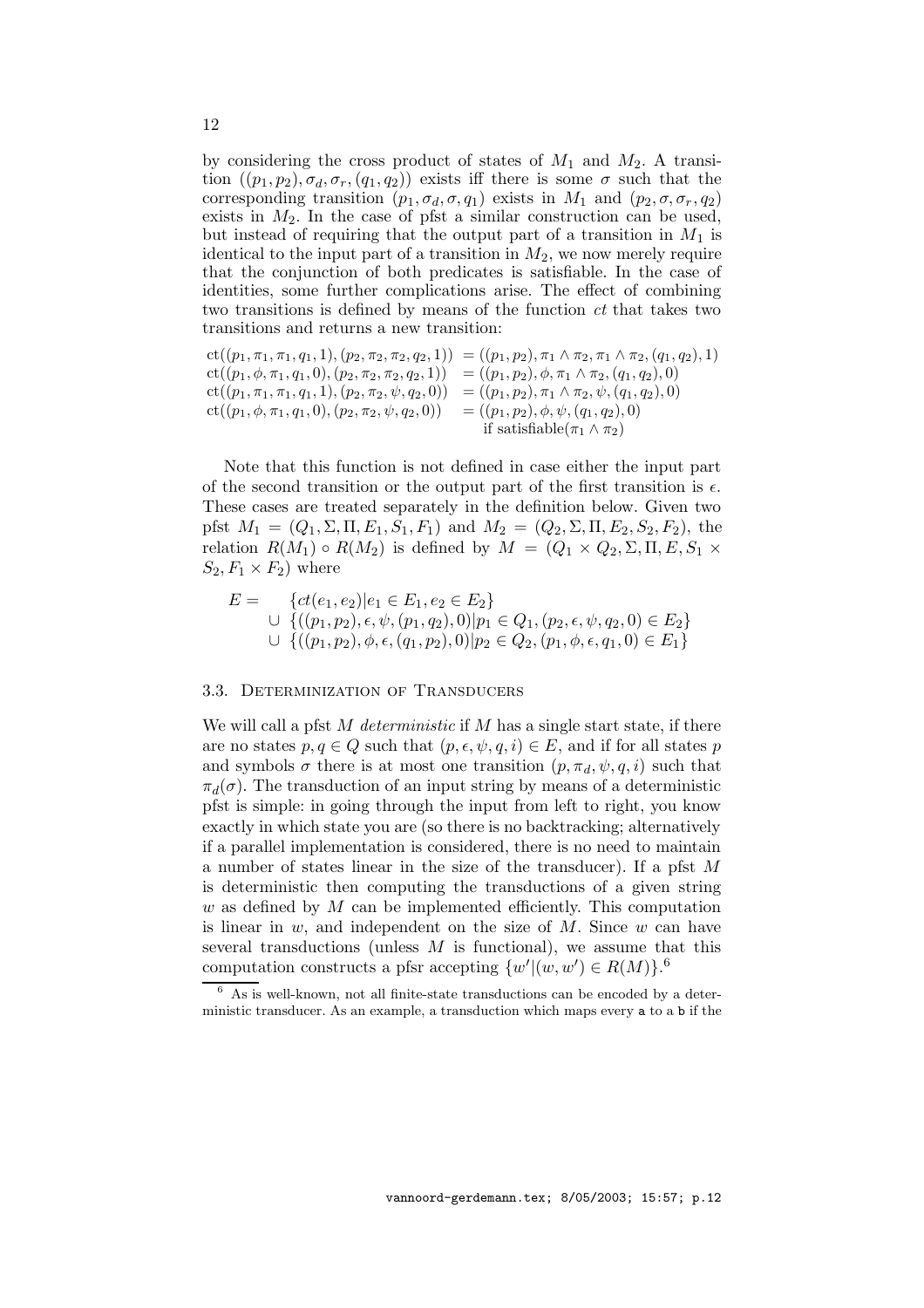In order to extend the determinization algorithm for transducers (Oncina et al., 1993; Reutenauer, 1993; Mohri, 1996; Roche and Schabes, 1995; Roche and Schabes, 1997), we must extend pfst in such a way that the output part of a transition is a sequence of predicates. This extension is described later, but first we illustrate some of the complications that arise. For the moment we will simply assume that the output part of a transition contains a sequence of predicates. We first create an equivalent pfst which has no  $\epsilon$  on the domain part of transitions, using the same technique as described in (Roche and Schabes, 1997, page 29).<sup>7</sup> In the determinization algorithm, local ambiguities such as those encountered in state  $0$  in (here,  $A \ldots F$  are arbitrary predicates  $\in \Pi$ :



are solved by delaying the outputs as far as needed, until these symbols can be written out deterministically:<sup>8</sup>



The determinization algorithm for transducers maintains sets of pairs  $Q \times \Pi^*$ . Such a set corresponds to a state in the determinized transducer. In order to compute the transitions leaving such a set of pairs P, we compute for each  $\pi$ ,  $Trans^P(\pi) = \{ (q, \phi\psi) | (p, \phi) \in$  $P, (p, \pi, \psi, q) \in E$ . In the example, we can be in states 3 and 4 after

input is of even length, and which maps every a to itself otherwise is a finite-state transduction, but cannot be encoded deterministically.

<sup>7</sup> We represent emissions associated with final states, as they surface in the determinization algorithm below, using an extra transition with  $\epsilon$  as the domain part. We thus allow transitions  $(p, \epsilon, \psi, q)$  only in case q is a final state and there are no transitions leaving q.

<sup>8</sup> By 'writing out deterministically' we mean writing out with a deterministic state transition. Such 'deterministic' outputs may still in the end be rejected if for some input, the machine ends in a non-final state.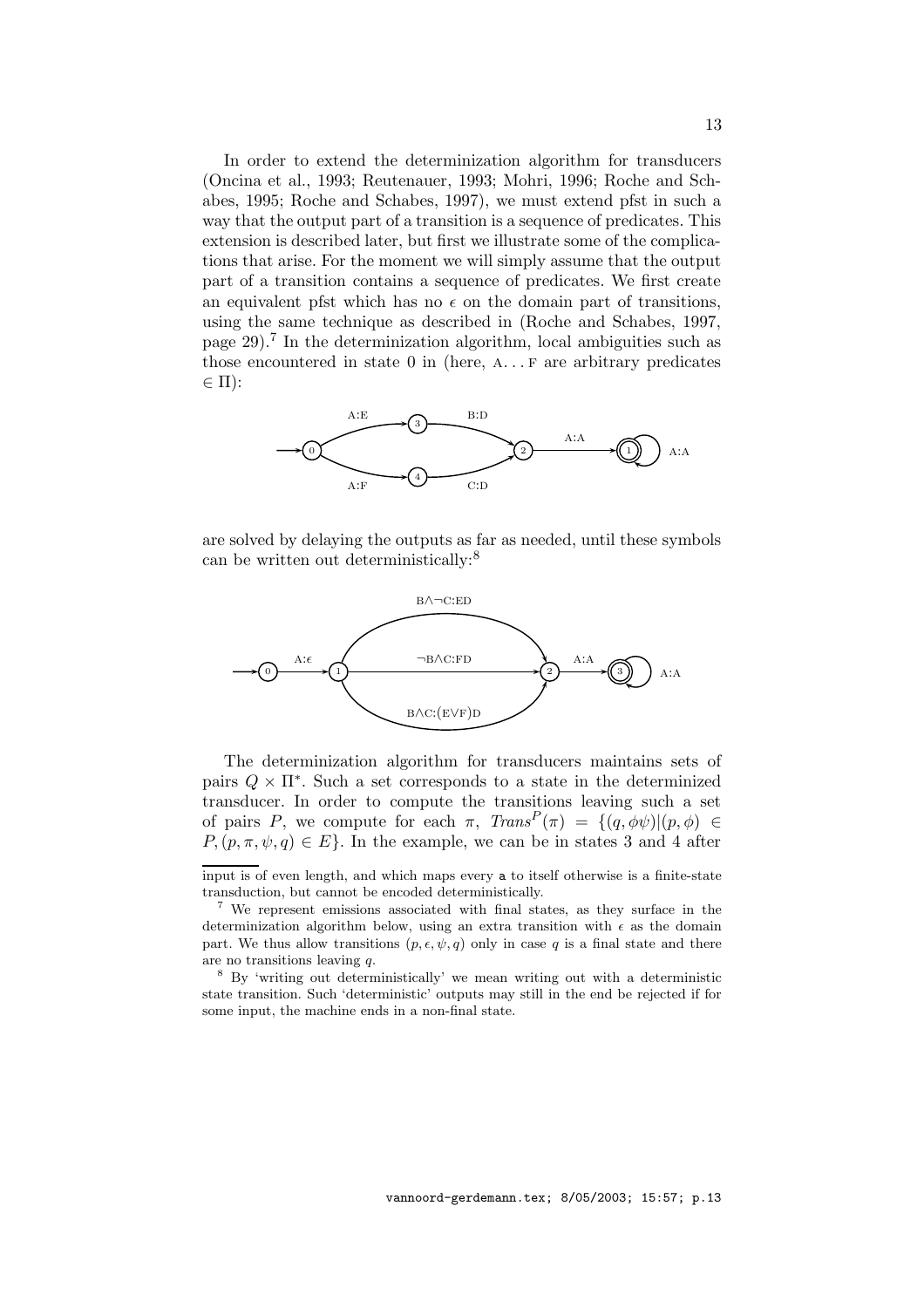reading a symbol compatible with A, with pending outputs E and F. We thus have  $P = \{(3, \mathbf{E}), (4, \mathbf{F})\}$ . Therefore, we have:

$$
Trans^{P}(B) = \{(2, ED)\}, Trans^{P}(C) = \{(2, FD)\}\
$$

Let  $\Pi'$  be the predicates in the domain of  $Trans^P$ . For each split of  $\Pi'$ into  $\pi_1 \dots \pi_i$  and  $\pi_{i+1} \dots \pi_n$  we have a proto-transition:

$$
(P, \pi_1 \wedge \ldots \wedge \pi_i \wedge \neg \pi_{i+1} \wedge \ldots \wedge \neg \pi_n, \text{Trans}^P(\pi_1) \cup \ldots \cup \text{Trans}^P(\pi_i))
$$

In the example, we have the following proto-transitions (we need not represent the  $\emptyset$  state):

$$
(P, B \land \neg C, \{(2, ED)\})
$$
  
\n $(P, \neg B \land C, \{(2, FD)\})$   
\n $(P, B \land C, \{(2, ED), (2, FD)\})$ 

A transition is created from a proto-transition by removing the longest common prefix of predicates in the target pairs; this prefix is the sequence of output predicates of the resulting transition. However, before we remove this longest common prefix, we first consider possible simplifications in the sequences of output predicates, by packing multiple sequences associated with the same target state into a smaller number of sequences (using disjunction). In particular, two pairs of target state and predicate sequences  $(p_1, \psi_1)$  and  $(p_2, \psi_2)$  can be combined into a single pair  $(p, \psi)$  iff  $p_1 = p_2 = p$  and  $\psi_1 = \pi_1 \dots \pi_i \dots \pi_n$ ,  $\psi_2 = \pi_1 \dots \pi'_i$  $\sum_{i}^{\prime} \ldots \pi_n$  and  $\psi = \pi_1 \ldots \pi_i \vee \pi'_i$  $i_{i}^{\prime} \ldots \pi_{n}$ . In a proto-transition this simplification is applied repeatedly until no further simplifications are possible.

Here, the third proto-transition is simplified into:

$$
(\begin{array}{c} P, \ B \wedge C, \ \{(2, (E \vee F)D)\}\end{array})
$$

Moving the longest common prefix into the output part of the label yields:

$$
\begin{array}{ll}\n(P, & \text{B }\wedge \neg \text{C : ED,} & \{(2,\epsilon)\}\n\end{array}
$$
\n
$$
\begin{array}{ll}\n(P, & \neg \text{B }\wedge \text{C : FD,} & \{(2,\epsilon)\}\n\end{array}
$$
\n
$$
\begin{array}{ll}\n(P, & \text{B }\wedge \text{C : (E \lor F)D, \{(2,\epsilon)\}\n\end{array}
$$

The introduction of predicates thus has the interesting effect that certain non-functional transducers can be treated by the transducer determinization algorithm. Assume that B is the predicate  $\{x, y\}$ , C is the predicate  $\{y, z\}$  and the predicates A, D, E and F are true only of the symbols a, d, e and f respectively. The equivalent normal transducer is:

14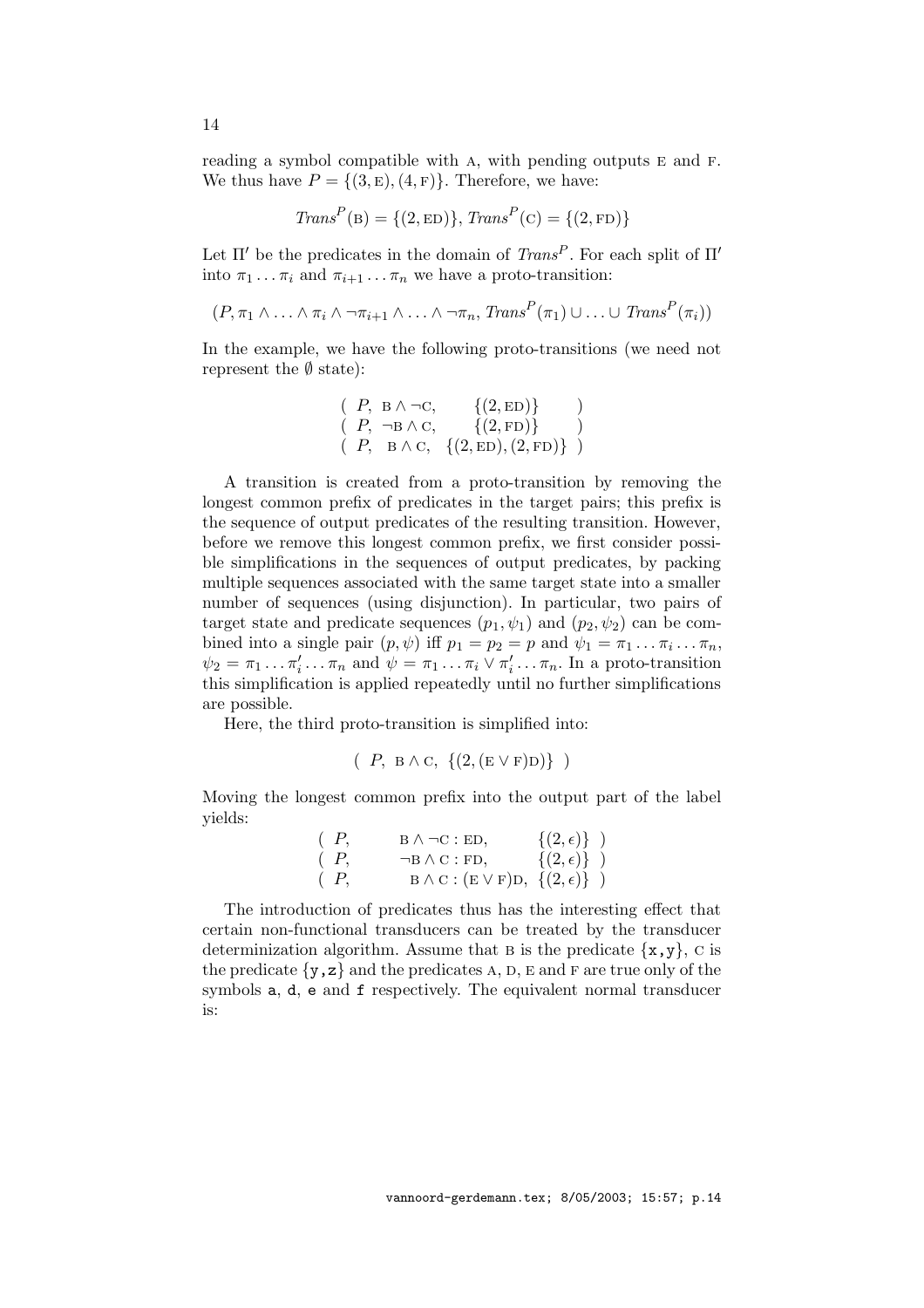

This transducer cannot be treated by the transducer determinization algorithm (that algorithm does allow a limited form of ambiguity, but only if this ambiguity can be delayed to a final state; here this is not possible). However, the same transduction can be determinized if expressed by a pfst:



If predicates are used, then a larger class of transductions can be implemented efficiently. A precise classification of this class is beyond the scope of this paper, but note that the type of ambiguities that can be implemented in this way is limited to ambiguities that extend only over a single symbol.<sup>9</sup> For instance, a simple example such as the following cannot be determinized:

 $9\textdegree$  Of related interest is the approach of (Kempe, 2000). He shows that ambiguous transductions can be computed efficiently by factorizing an ambiguous transducer T into a functional transducer  $T_1$  and an ambiguous transducer  $T_2$  such that T is equivalent to  $T_1 \circ T_2$ , and such that  $T_2$  contains no 'failing paths'. In typical cases,  $T_1$  contains meta-symbols which are expanded in  $T_2$ . This approach is more general in the sense that these meta-symbols range over sequences of symbols, rather than single symbols. It is more limited in the sense that identities cannot be expressed.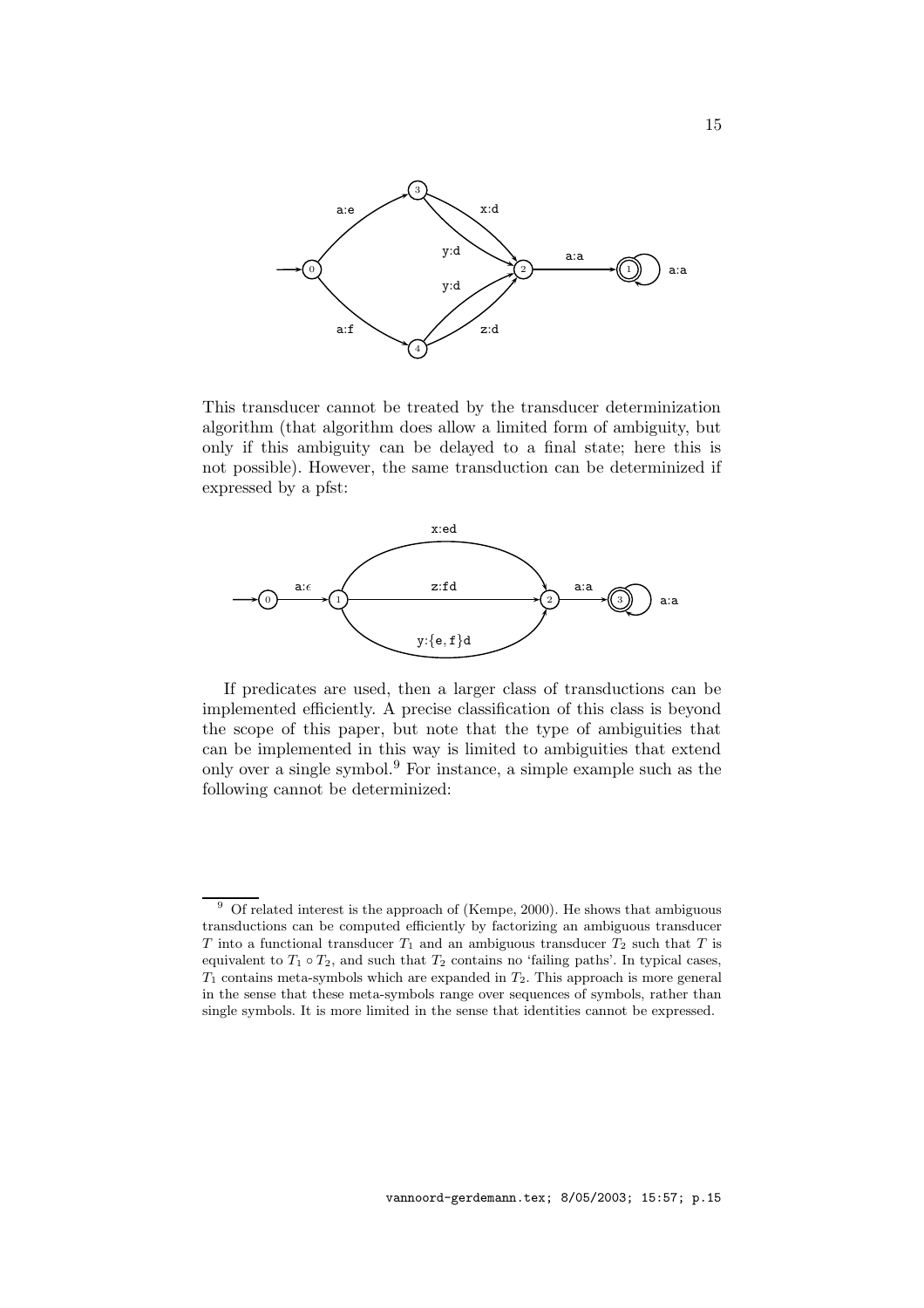

#### 3.4. Determinization and identities

To treat identities, we must assume in the definition of proto-transition that if one of the positively occurring predicates in the boolean combination is associated with an identity, then the resulting predicate is associated with an identity as well. As an example consider the following transducer. For simplicity we assume B and C are mutually exclusive predicates; as before ? is a predicate which is true of all symbols. Also, we write  $\langle A \rangle: \langle A \rangle$  for a transition A:A with an associated identity constraint.



Determinization produces:



Outputs associated with an identity are delayed like ordinary outputs. Generalizing an idea due to Tamás Gaál and Lauri Karttunen<sup>10</sup> transducers with such disconnected identities are interpreted as follows. During the transduction of a string, a queue is maintained. Each time

<sup>10</sup> personal communication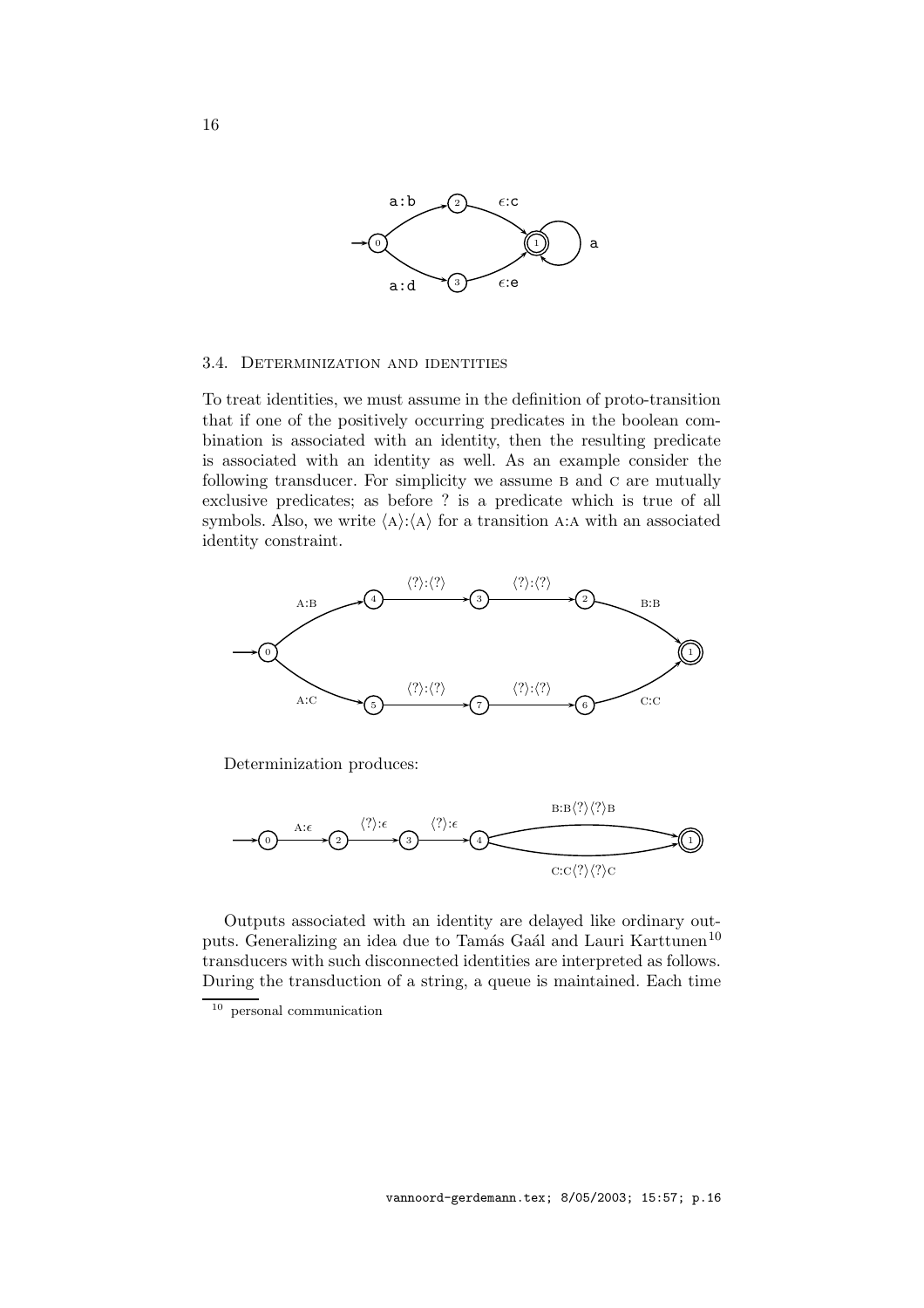an input symbol is matched by a predicate with an associated identity, this symbol is enqueued. If a symbol matched by the corresponding predicate on the output side has to be written, then that symbol is obtained by a dequeue operation. With this use of a queue, our method for interpreting a transducer is no longer finite state. The transducer itself, however, still encodes a regular transduction.

A complication arises in cases like:



Determinization yields:



What sequence of output predicates should be put on the position of the \*? According to the definitions, we get ce. However, this is not right because then there is a path  $0 \rightarrow 3 \rightarrow 4 \rightarrow 1$  which has an identity on the input side without a corresponding identity on the output. Embedding such examples would lead to transducers in which identities are 'out of sync'. The determinization algorithm is therefore extended by marking in the output part that the scope of an identity ends; procedurally such a mark is interpreted as a dequeue operation which ignores the dequeued value. We write such a mark as  $\langle \rangle$ . In the example the sequence of outputs X becomes  $CE\langle\rangle$ . In the definition of proto-transition, if at least one of the positively occurring  $\pi_k$  has an associated identity then we append a  $\langle \rangle$  mark to each of the outputs  $Trans<sup>P</sup>(\pi_l)$  for which  $\pi_l$  was not associated with an identity.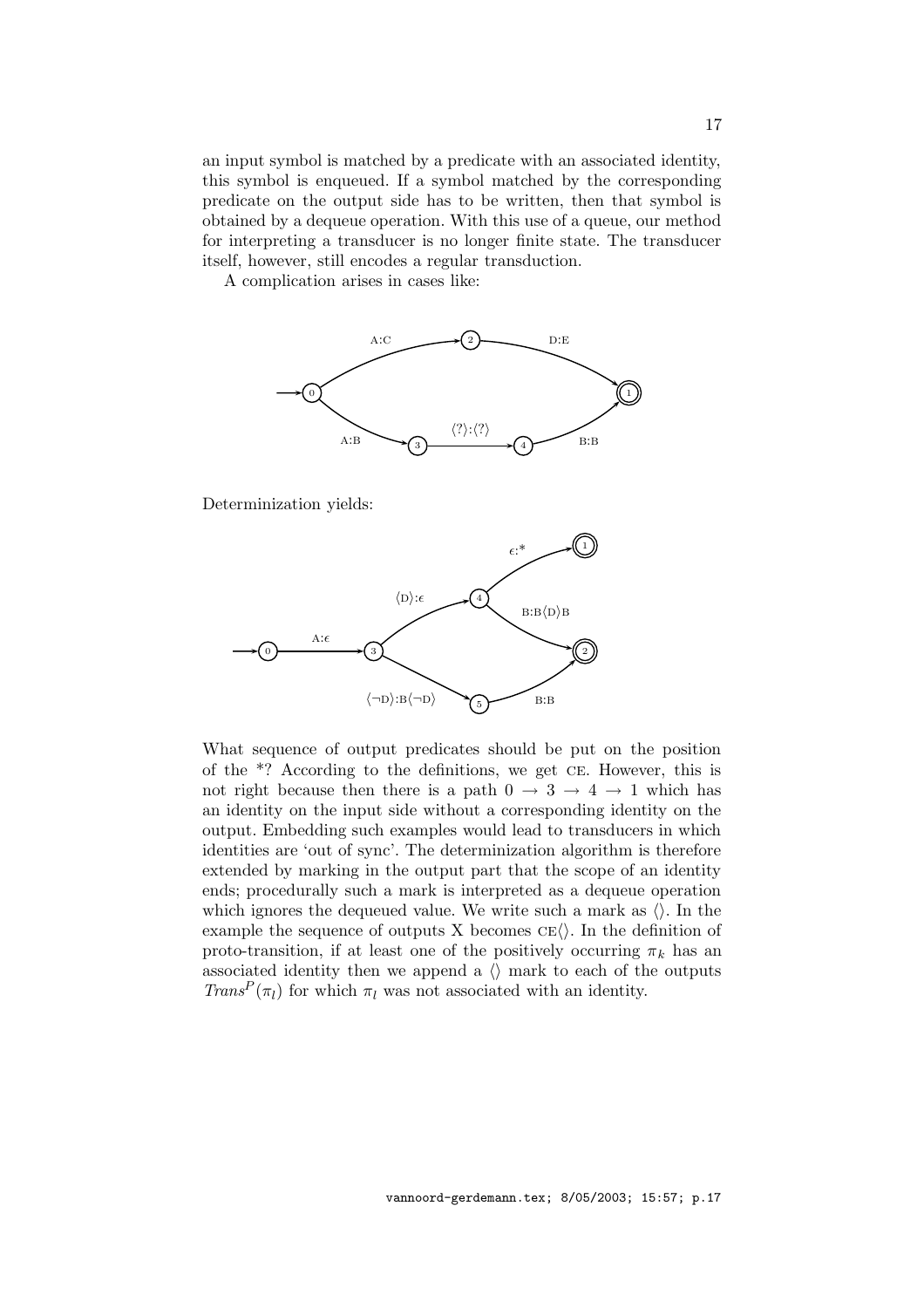### 3.5. Finite State Transducers with a bounded Queue

We are now ready to define predicate-augmented finite state transducers with a bounded queue. A predicate-augmented finite state transducer with queue (qpfst) M is a tuple  $(Q, \Sigma, \Pi, E, S, F)$  with Q a finite set of states,  $\Sigma$  a set of symbols,  $\Pi$  a set of predicates over  $\Sigma$ . As before,  $S$  and  $F$  are sets of start states and final states respectively.  $E$ is a finite set  $Q \times ((\Pi \cup \{\epsilon\}) \times \{0,1\}) \times ((\Pi \cup \{\lambda\}) \times \{0,1\})^* \times Q$ .

In a transition, each predicate is associated with a queue marker, which is one of  $\{0, 1\}$ . On the input side, 1 will imply an enqueue operation of the symbol matching the predicate; on the output side 1 will imply a dequeue operation of the symbol matching the predicate. In the input part of the transition,  $\epsilon$  can be used as well, in which case the queue marker must be 0 (input epsilons will be employed to represent outputs associated with initial and final states). In the output part of a transition we can have  $\lambda$  instead of a predicate, in order to represent the explicit dequeue operations motivated earlier. We require that every  $\lambda$  must have a corresponding queue marker which is 1.

The relation  $O: ((\Pi \cup {\lambda}) \times \{0,1\})^* \times \Sigma^* \times \Sigma^* \times \Sigma^*$  determines the effect of the output part of a transition. Its arguments represent respectively the output sequence of a transition, the (incoming and outgoing) queues, and the resulting output string. Note that queues are written from left to right in such a way that an element is enqueued to the left and dequeued from the right.

- 1. for all  $x \in \Sigma^*$  we have  $(\epsilon, x, x, \epsilon) \in O$
- 2. if  $(\phi, x_0, x, z) \in O$  then for all  $\sigma \in \Sigma$  we have  $((\lambda, 1)\phi, x_0\sigma, x, z) \in O$
- 3. if  $(\phi, x_0, x, z) \in O$  then for all  $\sigma \in \Sigma$  and  $\pi \in \Pi$  such that  $\pi(\sigma)$  we have  $((\pi, 1)\phi, x_0\sigma, x, \sigma z) \in O$
- 4. if  $(\phi, x_0, x, z) \in O$  then for all  $\sigma \in \Sigma$  and  $\pi \in \Pi$  such that  $\pi(\sigma)$  we have  $((\pi, 0)\phi, x_0, x, \sigma z) \in O$

The relation  $\widehat{E} \subseteq Q \times \Sigma^* \times \Sigma^* \times Q \times \Sigma^* \times \Sigma^*$  is a relation between source states, sequences of input symbols, sequences of output symbols, target states, and source- and target queues. It is defined inductively.

- 1. for all  $p \in Q$ ,  $(p, \epsilon, \epsilon, p, \epsilon, \epsilon) \in \widehat{E}$ .
- 2. for each transition  $(p, (\epsilon, 0), \phi, q) \in E$  such that  $(\phi, x_0, x, w) \in O$ ,  $(p, \epsilon, w, q, x_0, x) \in \widehat{E}$
- 3. for each transition  $(p,(\pi,0),\phi,q) \in E$  such that  $\pi(\sigma)$  and  $(\phi, x_0, x, w) \in O, (p, \sigma, w, q, x_0, x) \in \widehat{E}.$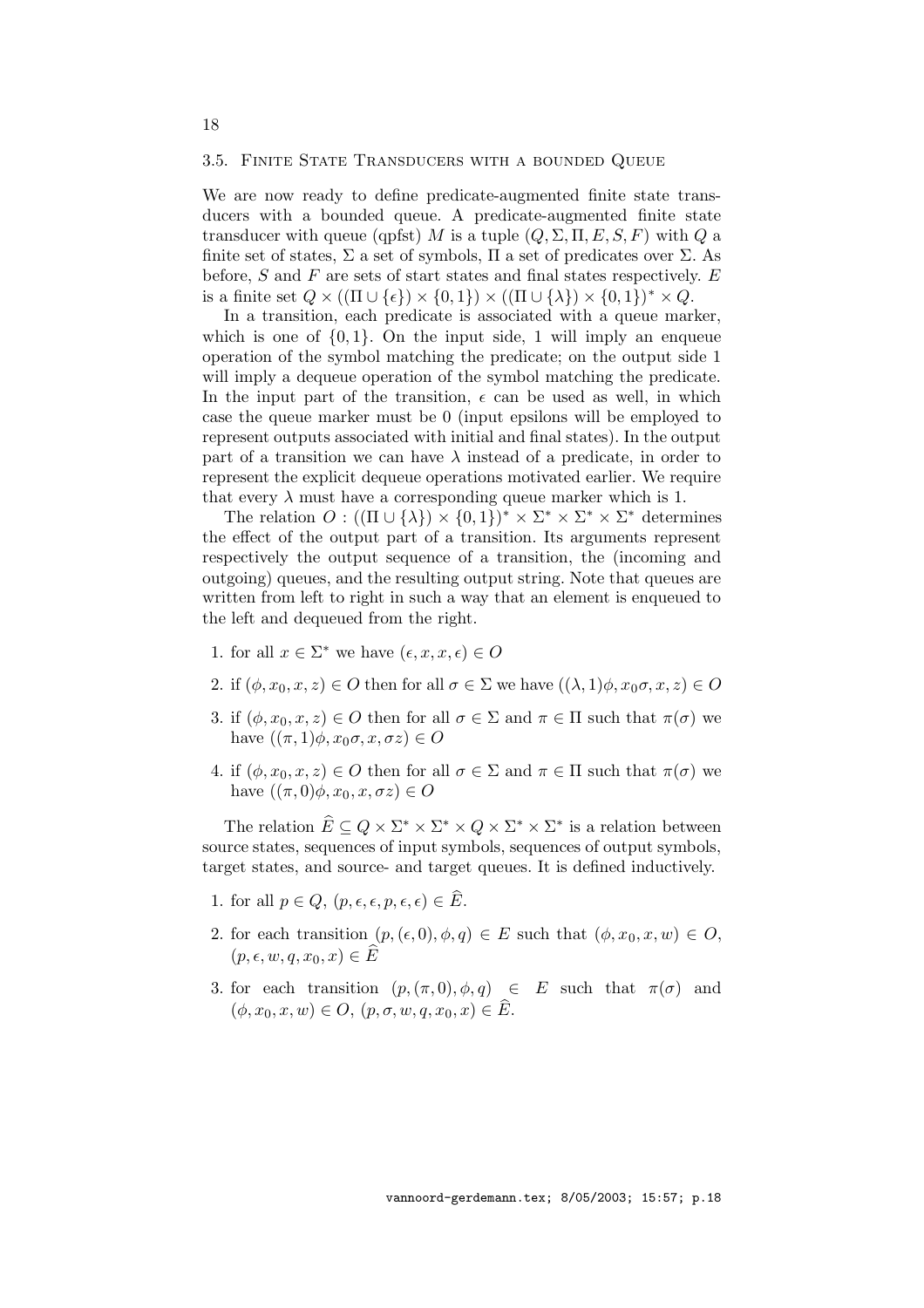- 4. for each transition  $(p, (\pi, 1), \phi, q) \in E$  such that  $\pi(\sigma)$  and  $(\phi, \sigma x_0, x, w) \in O, (p, \sigma, w, q, x_0, x) \in \widehat{E}.$
- 5. if  $(q_0, x_1, y_1, q_1, x_0, x_1)$  and  $(q_1, x_2, y_2, q, x_1, x)$  are both in  $\hat{E}$  then  $(q_0, x_1x_2, y_1y_2, q, x_0, x) \in \overline{E}$

The relation  $R(M)$  accepted by a qpfst M is defined to be  $\{(w_d, w_r)|q_s \in S, q_f \in F, (q_s, w_d, w_r, q_f, \epsilon, \epsilon) \in E\}.$ 

Such qpfst are generally very powerful. However, the qpfst which result from the generalized transducer determinization algorithm are all limited. Not only are these transducers deterministic by construction, but they are also limited in the way the queue is actually used: in each case the maximum size of the queue is some constant. And of course, since the input was a finite-state transducer, the resulting equivalent qpfst describes a finite-state transduction too. Another way to characterize this limited use of qpfst is to observe that in such cases every cyclic path through such a transducer will have identical input and output queue: the queue is only used in a strictly local sense.

The ordinary transducer determinization algorithm is guaranteed to terminate only if the input transducer can be determined, i.e., the transducer must be *sub-sequential*. A separate algorithm exists to check a given transducer for subsequentiality (section 5.2). The same termination property holds for the generalized transducer determinization algorithm. If the generalized transducer determinization algorithm terminates for a given pfst, then the result is an equivalent deterministic qpfst. The application of a determinized (potentially non-functional) qpfst T to a given string w is linear in the size of w, and independent of the size of T.

#### 3.6. SYNCHRONIZATION

Operations such as composition are defined for pfst. Therefore, we have implemented an operator which transforms a given bounded qpfst back into pfst by synchronizing the identities. Of course, the resulting pfst will generally not be deterministic anymore.

The synchronization is implemented by an algorithm which maintains an agenda of 'synchronous states' (initialized by the set of start states). For each state on the agenda minimal synchronous paths are generated. The target states of these paths are added to the agenda, and these paths themselves are broken into pieces such that each piece is synchronous (by introducing transitions with  $\epsilon$  on the input or output side).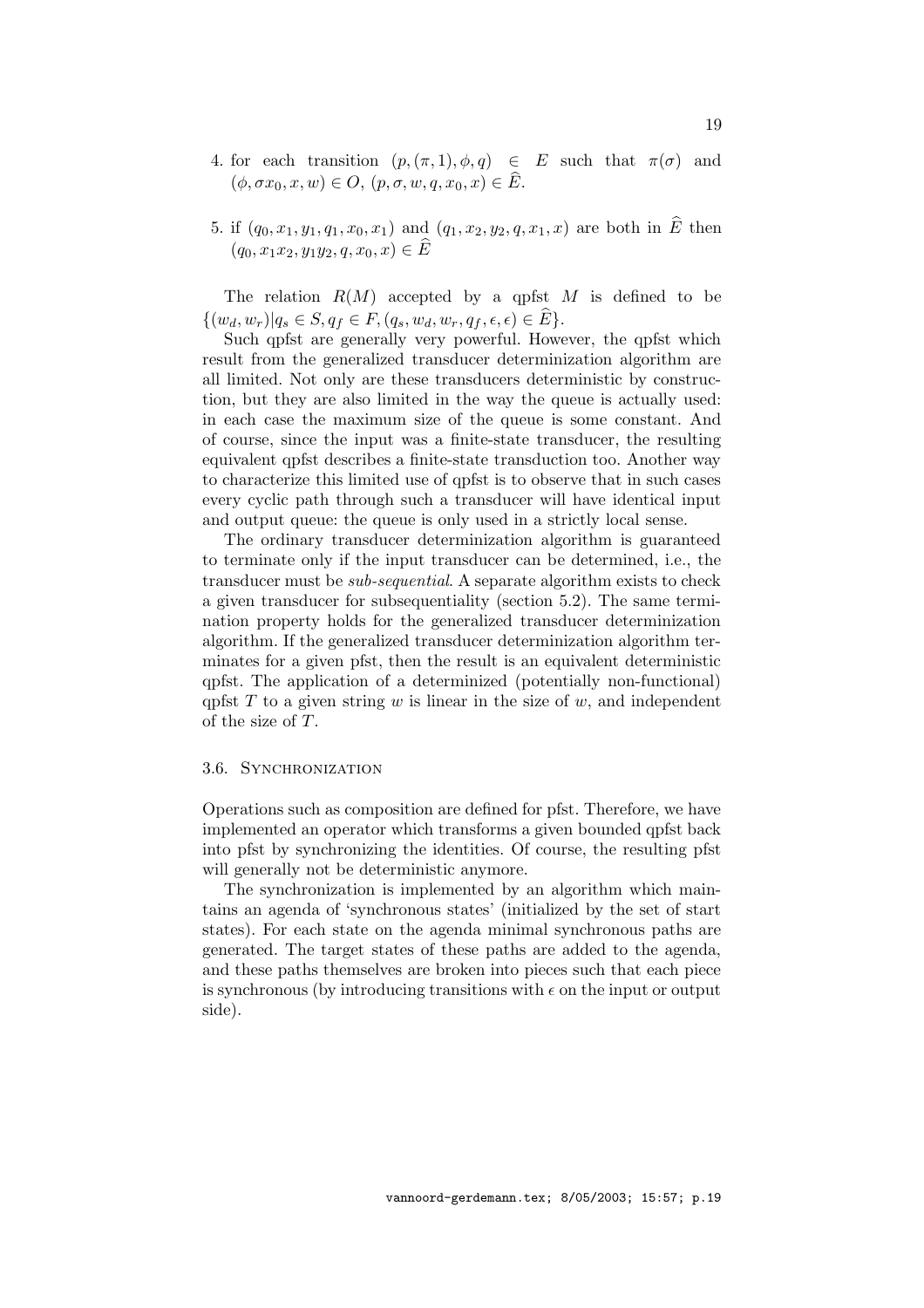

Figure 1. A minimal subsequential transducer without predicates. The equivalent minimal transducer employing predicates only has 5 states and 5 transitions.

#### 3.7. Succintness

Predicate-augmented finite state transducers typically require fewer transitions than classical finite state transducers, by an argument similar to that for pfsr. In the case of predicate-augmented pfst with bounded queue, however, the number of states can often be much smaller than the number of states in an equivalent, classical, subsequential transducer. Consider again the first example in section 3.4. Application of our variant of Mohri's determinization algorithm yields a transducer of 5 states and 5 transitions, repeated here for convenience:



Suppose we were to expand this example into a classical subsequential transducer, then depending on the size of the alphabet, the resulting transducers would have many more states. The example for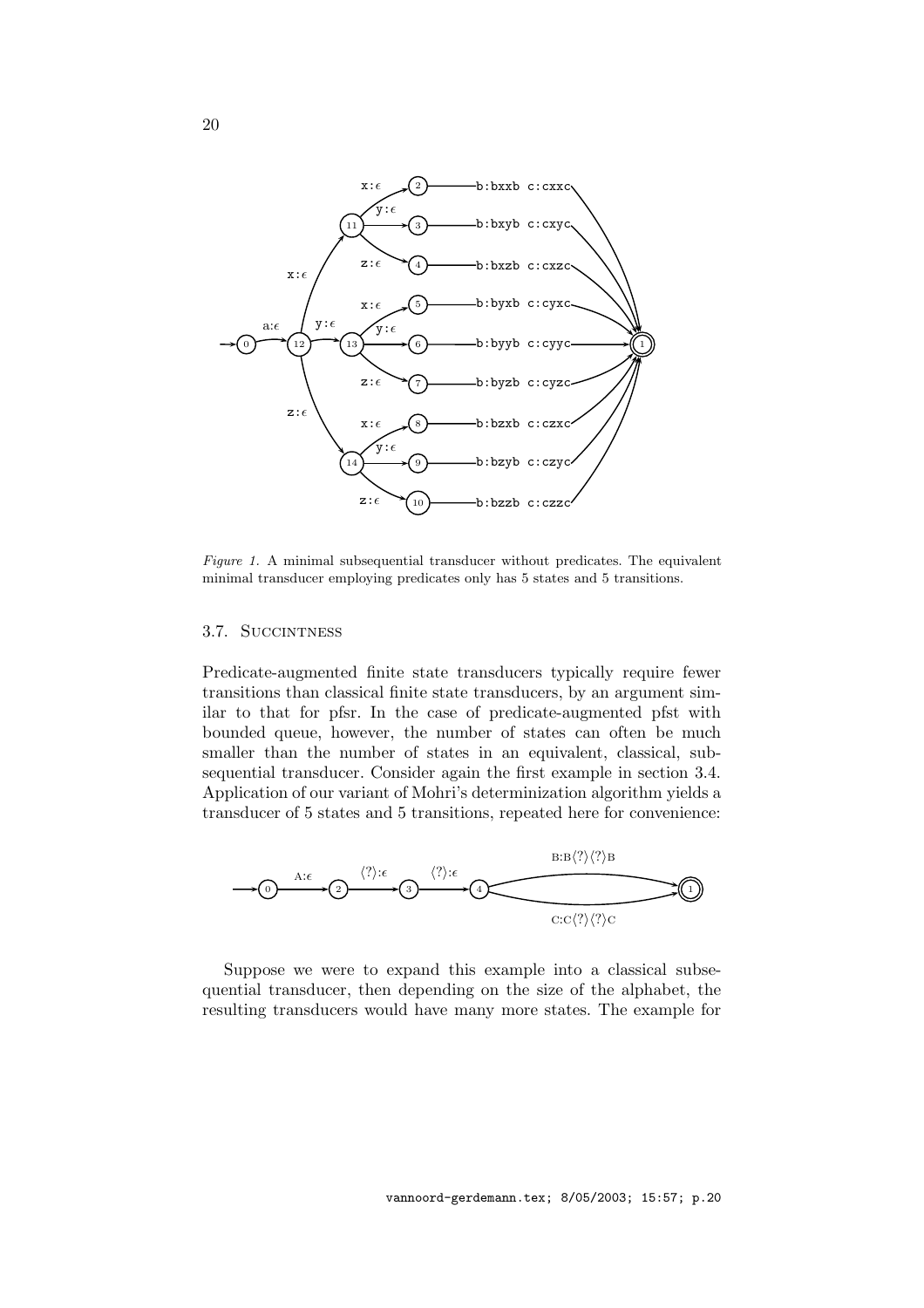the alphabet  $\{x,y,z\}$  with 15 states and 31 transitions is given in figure 1; for an alphabet of 26 symbols, the result already has 705 states and 2055 transitions. For an alphabet of 254 symbols, the result has 64773 states and 193803 transitions. Instead of having two question marks on the input side in a row, consider similar examples where we have  $k$  such question marks in a row:



In these cases, the minimal qpfst will have  $3 + k$  states. The equivalent minimal subsequential transducer will require  $3 + |\Sigma| + |\Sigma|^2 +$  $\dots + |\Sigma|^k$  states. An analysis of the difference in succintness in terms of descriptional complexity (e.g. (Dassow et al., 1997)) is beyond the scope of this article; but this class of examples suggests that there are arbitrarily many relations for which the qpfst device requires exponentially fewer states than subsequential transducers.

## 4. Practical Considerations

Predicate-augmented finite state automata are fully integrated in version 6 of the Fsa Utilities toolbox. The toolbox is freely available from http://www.let.rug.nl/~vannoord/Fsa/. In addition, some of the algorithms have been implemented in C++.

### 4.1. Membership and Non-membership Predicates

In practice, we have mostly assumed that all predicates are of the form  $\in S$  and  $\notin S$  for arbitrary finite sets of symbols S. The non-membership predicates are very useful to specify in a compact form large (potentially infinite) sets of symbols. A boolean combination of membership and non-membership predicates can always be written in this form, as the following table shows:

|  | $P \quad Q \quad \neg P \quad P \land Q \quad P \lor Q$                            |  |
|--|------------------------------------------------------------------------------------|--|
|  | $\epsilon S_1 \epsilon S_2 \notin S_1 \epsilon S_1 \cap S_2 \epsilon S_1 \cup S_2$ |  |
|  | $\in S_1 \notin S_2$ $\in S_1 - S_2 \notin S_2 - S_1$                              |  |
|  | $\notin S_1$ $\in S_2$ $\in S_1$ $\in S_2 - S_1$ $\notin S_1 - S_2$                |  |
|  | $\notin S_1$ $\notin S_2$ $\notin S_2 \cup S_1$ $\notin S_1 \cap S_2$              |  |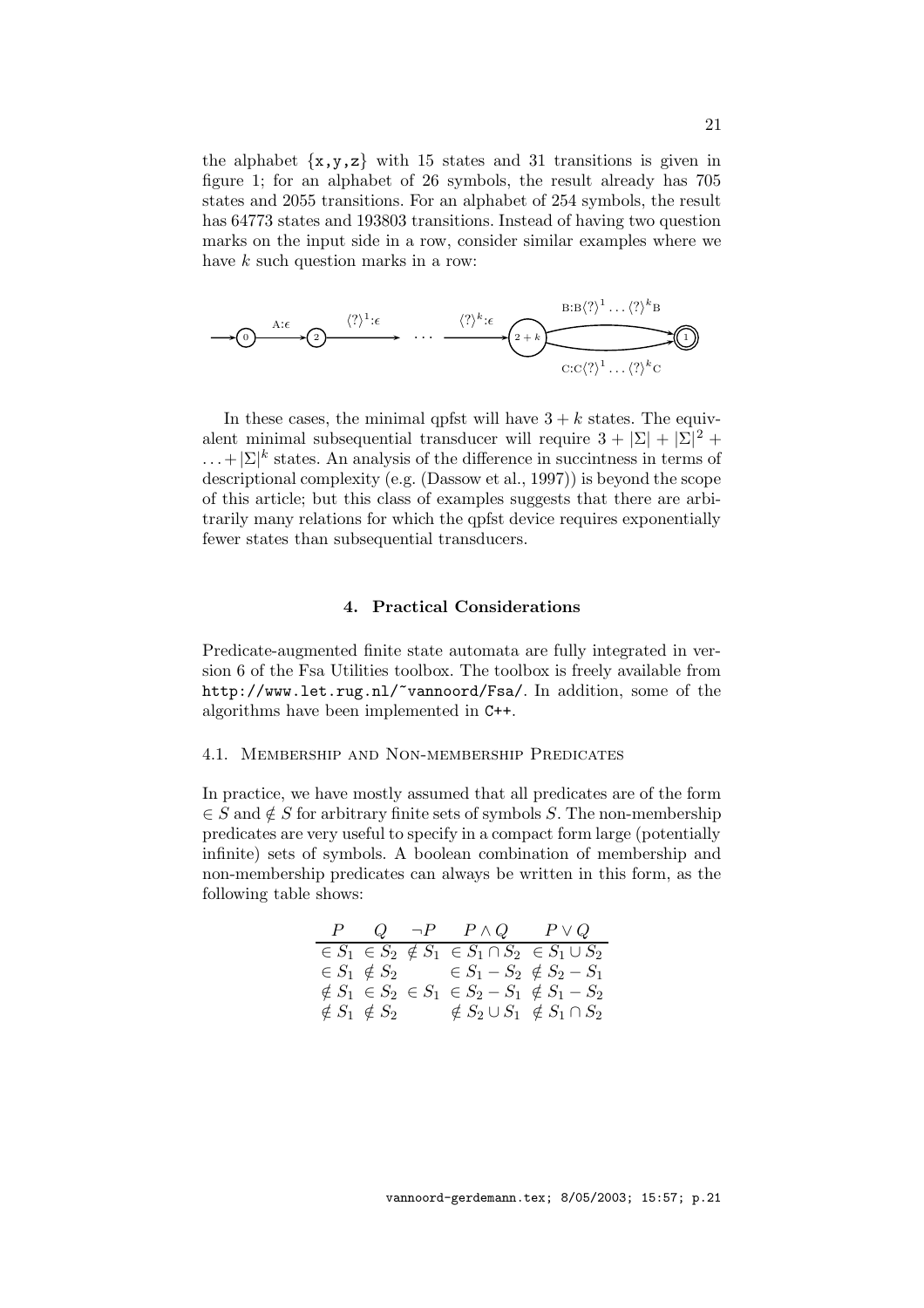In the implementation, any boolean combination of predicates that occurs is immediately rewritten into this atomic form. Determining whether a symbol satisfies a predicate is trivial. Determining satisfiability of an atomic formula is trivial too: the only atomic formula that is not satisfiable is  $\in \emptyset$ . The actual computation thus involves standard operations on sets: membership, union, intersection and difference. The implementation provides three alternative implementations, by representing sets as ordered lists, bit vectors or balanced binary trees.

The system also supports the addition of various application-specific predicate sets. There are various possibilities here. For instance, predicates could be expressed in terms of type hierarchies as in (Carpenter, 1992). Another possibility is a predicate module in which predicates are membership tests of regular languages. A syntax component could be implemented by a pfsr in which predicates describe words. These predicates themselves might be implemented by finite automata over character strings. If predicates get complicated, the efficiency of checking such predicates may become important.

### 4.2. Smaller Transducers

The operations on predicate-augmented finite state recognizers and transducers discussed here have been fully implemented and integrated in a finite state toolkit. Although the implementation of these operations is more involved than for normal automata it turned out that the introduction of predicates has improved performance considerably, because automata are smaller.

For example, consider the soundex algorithm expressed as a regular expression, presented at the Xerox web-site.<sup>11</sup> The soundex algorithm maps proper names to four-letter codes, where 'similar' names are assigned the same code. This algorithm can be used to match names that are misspelled, for instance due to poor handwriting or voice transmission; similar problems occur in historical archives. A description of the algorithm and some historical remarks are given in (Knuth, 1998). The compilation of the soundex regular expression yields a transducer with 1217 transitions. By design, the soundex algorithm treats various classes of characters identically. Using predicates for each of these classes yields a transducer with 198 transitions. The construction is four times faster as well. Depending on how predicates are implemented, running the resulting transducer might be slower. In our experiments these effects were not noticeable.

 $^{11}\,$  http://www.rxrc.xerox.com/research/mltt/fst/fsexamples.html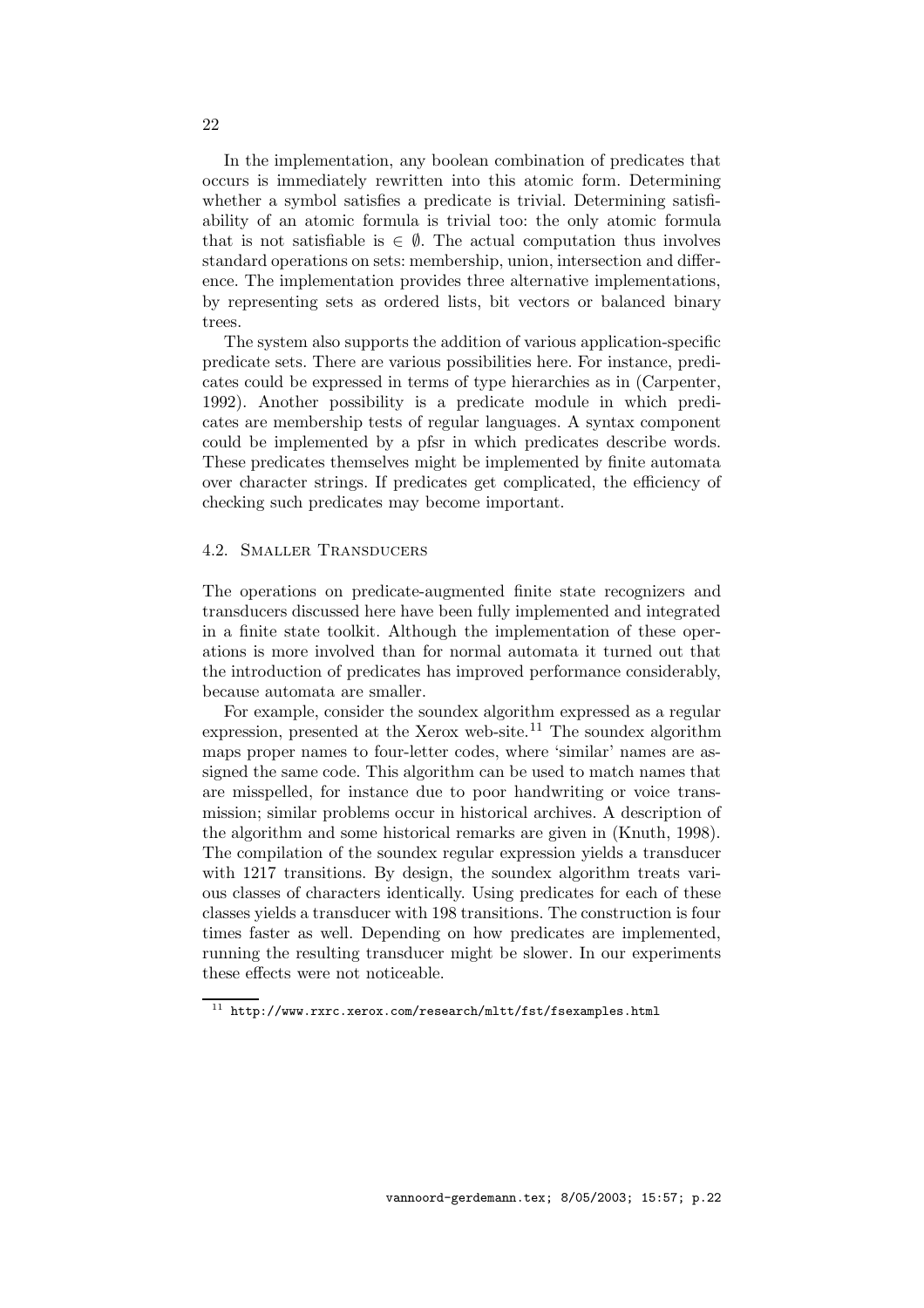

Figure 2. A minimal transducer with predicates implementing the phonological rule  $e \rightarrow a/\text{C}$  a. The equivalent minimal transducer without predicates has 24 states and 620 transitions.

The observation that the use of predicates generally leads to transducers with fewer states can be observed in practically relevant examples as well. Consider the following hypothetical phonological rule:

$$
\mathtt{e}\to\mathtt{a}/\underline{\hspace{0.2cm}}\mathtt{C} \mathtt{\hspace{0.2cm} a}
$$

This rule indicates that an e should be mapped to an a if it is followed by a consonant and an a. Assuming an alphabet consisting of 5 vowels and 21 consonants, the corresponding minimal transducer for this example consists of 24 states and 620 transitions. If predicates are used, the resulting automaton only has 4 states and 10 transitions (cf. figure 2).

### 5. Future Work

#### 5.1. Minimization

The minimization algorithm for transducers (Mohri, 1994; Mohri, 2000) can be applied to a bounded qpfst without modifications. The transducer minimization algorithm consists of two steps. In the first step, all output symbols are moved into preceding transitions as much as is possible. This is done by computing for each state the longest common prefix of the outputs associated with all paths from that state to a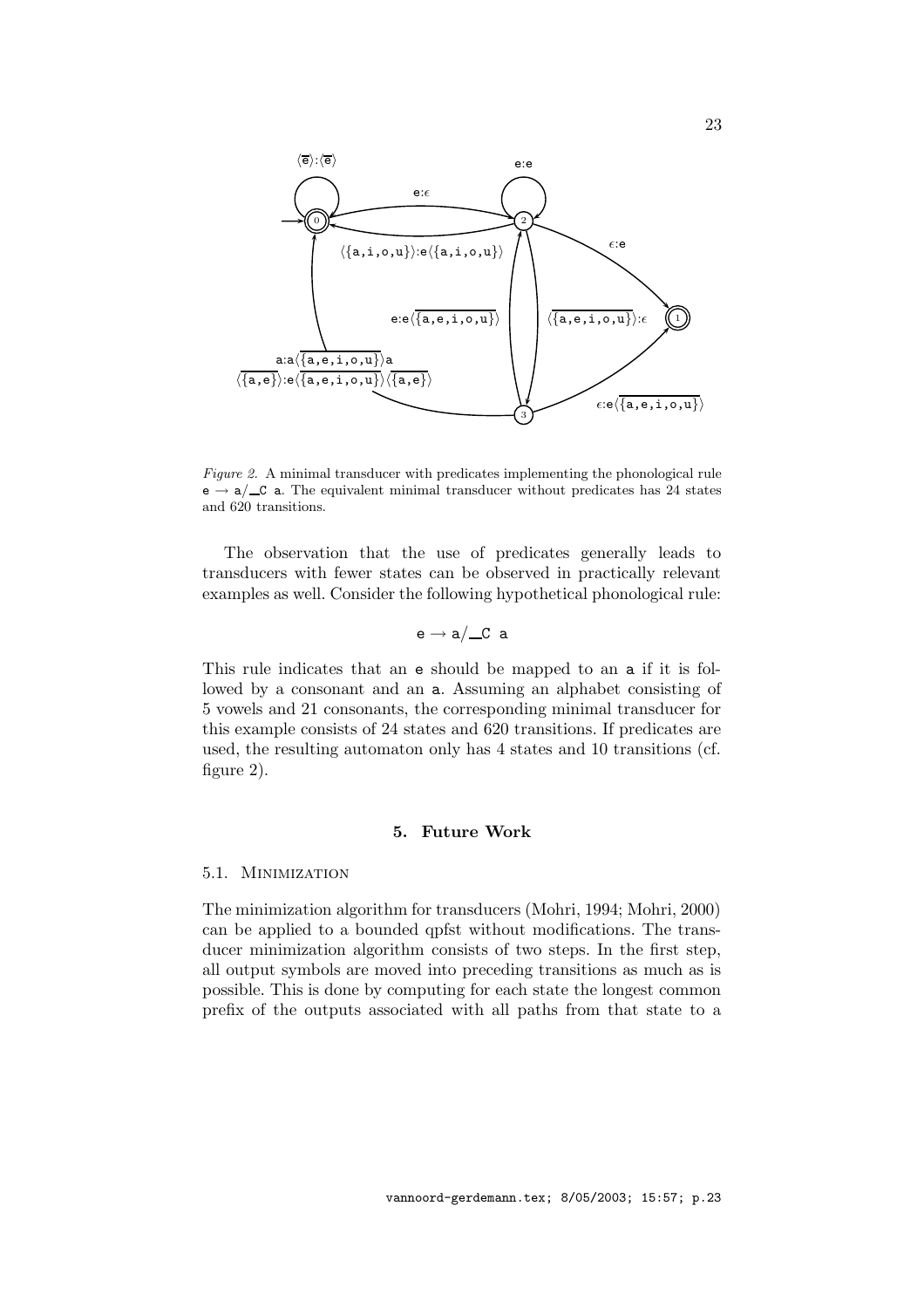final state. The second step of the transducer minimization algorithm consists of the application of ordinary recognizer minimization to the resulting transducer, temporarily treating the labels as atomic symbols.

The application of the transducer minimization algorithm to a bounded qfst might result in a qpfst with identities in which the output has to be produced before the corresponding input symbol has been observed. The queue-mechanism can be generalized to treat such cases as well. We use an implementation of queues described in (Sterling and Shapiro, 1994, page 299) in which an element can be dequeued before it is enqueued. The output is a variable temporarily; obviously this requires output to be buffered. We implemented this both in C++ as well as in Prolog.

However, applying the transducer minimization algorithm in this way does not neccessarily produce a minimal qpfst. One problem is that in the transducer minimization algorithm, the final step consists of an application of the recognizer minimization algorithm in such a way that the labels of the transducer are temporarily treated as unanalyzable atoms. This works in the case of ordinary transducers, but is not good enough for our purposes. The following example illustrates this particular problem.



The transduction implemented by this transducer is simply the identity relation over  $\Sigma^*$ . However, the application of the transducer minimization algorithm will produce an identical transducer, rather than the minimal one.

In the implementation in the Fsa Utilities we have constructed a variety of heuristics, which includes a generalization of the transducer minimization algorithm, in order to reduce the size of deterministic transducers. In most practical cases, the heuristics produce a minimal transducer.

## 5.2. Subsequentiality and Bi-machines

Recall that the transducer determinization algorithm is guaranteed to terminate only in case the input transducer can be determinized, i.e.,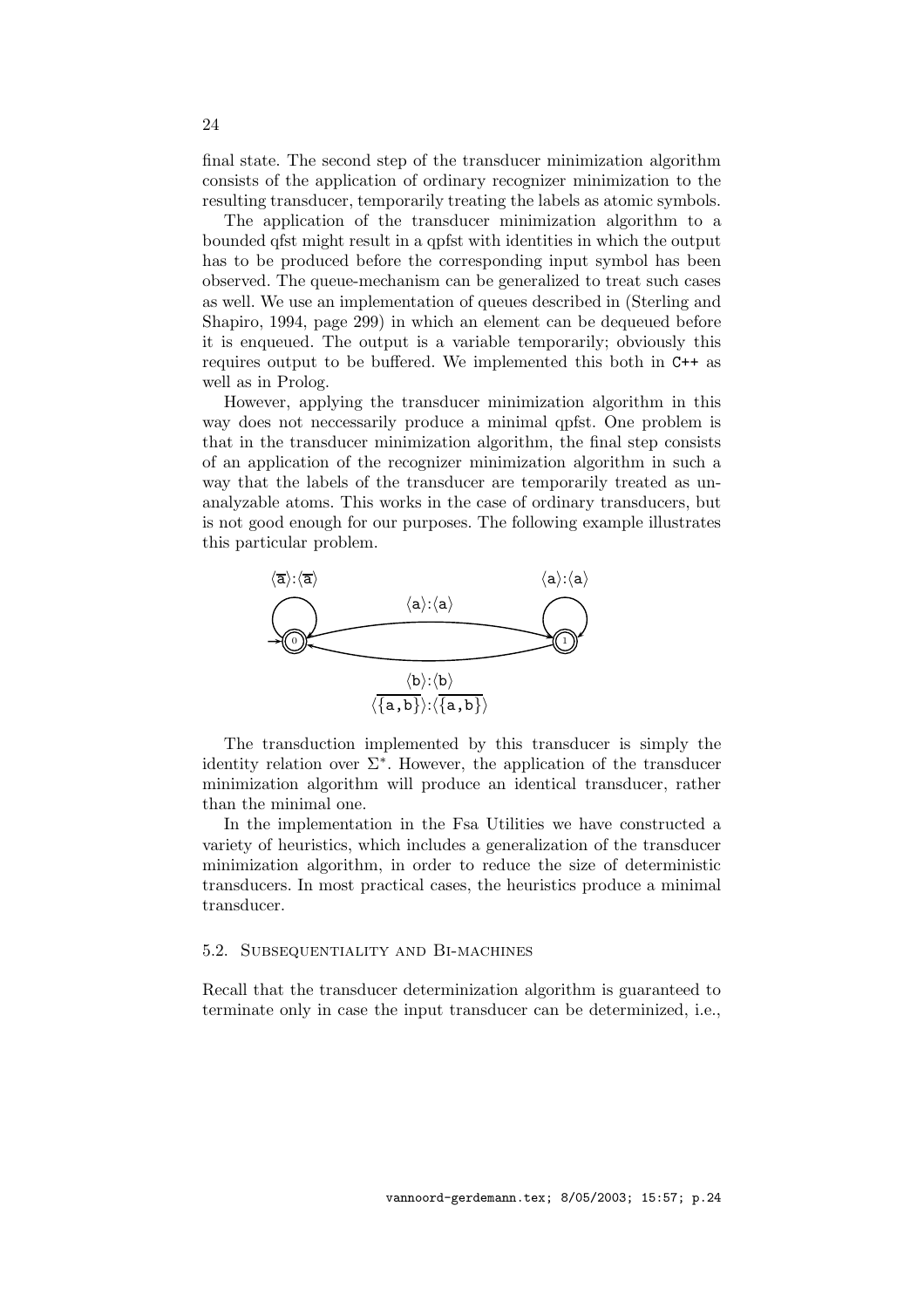the transducer describes a subsequential transduction. Therefore, it is important to implement an algorithm which checks for this property. We are working on an algorithm to check subsequentiality of a given pfst, based on the algorithm presented in (Roche and Schabes, 1997). We have adapted the algorithm proposed in (Roche and Schabes, 1997) since it fails to treat certain types of transducer correctly; we intend to provide details somewhere else.

A further natural extension is the generalization of bi-machines and the related algorithms to the case of predicates.

#### Acknowledgements

This research was partly carried out within the framework of the PI-ONIER Project Algorithms for Linguistic Processing, funded by NWO (Dutch Organization for Scientific Research) and the University of Groningen. We are grateful to Gosse Bouma, Jan Daciuk, Rob Malouf, Mark-Jan Nederhof, Bruce Watson, Franck Thollard and Markus Walther for comments.

## References

- Aho, A. V., J. E. Hopcroft, and J. D. Ullman: 1974, The Design and Analysis of Computer Algorithms. Addison-Wesley.
- Aho, A. V., R. Sethi, and J. D. Ullman: 1986, Compilers. Principles, Techniques and Tools. Addison Wesley.
- Bird, S. and T. M. Ellison: 1994, 'One-Level Phonology: Autosegmental Representations and Rules as Finite Automata'. Computational Linguistics  $20(1)$ , 55–90.
- Carpenter, B.: 1992, The Logic of Typed Feature Structures. Cambridge University Press, New York.
- Daciuk, J.: 1998, 'Incremental Construction of Finite-state Automata and Transducers, and their Use in the Natural Language Processing'. Ph.D. thesis, Technical University of Gdańsk.
- Daciuk, J.: 2000, 'Experiments with Automata Compression'. In: M. Daley, M. G. Eramian, and S. Yu (eds.): Conference on Implementation and Application of Automata CIAA'2000. London, Ontario, Canada, pp. 113–119, University of Western Ontario.
- Dassow, J., G. Paun, and A. Salomaa: 1997, 'Grammars with Controlled Derivations'. In: G. Rozenberg and A. Salomaa (eds.): Handbook of Formal Languages Vol.2 Linear Modeling: Background and Application. Springer, pp. 101–154.
- Eisner, J.: 1997, 'Efficient Generation in Primitive Optimality Theory'. In: 35th Annual Meeting of the Association for Computational Linguistics and 8th Conference of the European Chapter of the Association for Computational Linguistics. pp. 313–320.
- Gerdemann, D. and G. van Noord: 1999a, 'Transducers from Rewrite Rules with Backreferences'. In: Ninth Conference of the European Chapter of the Association for Computational Linguistics. Bergen Norway.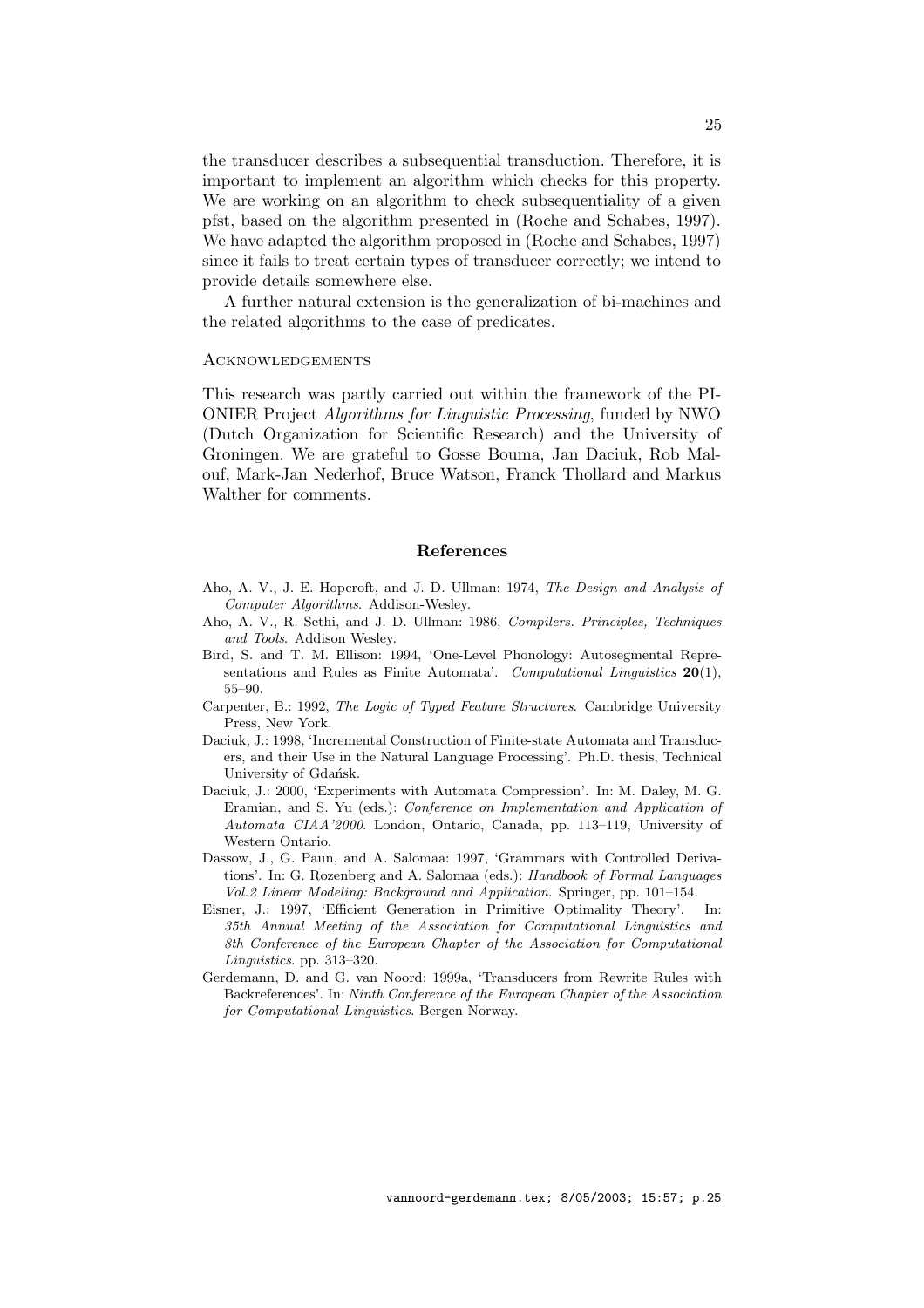- Gerdemann, D. and G. van Noord: 1999b, 'Transducers from Rewrite Rules with Backreferences'. In: Ninth Conference of the European Chapter of the Association for Computational Linguistics. Bergen Norway, pp. 126–133.
- Gildea, D. and D. Jurafsky: 1996, 'Learning Bias and Phonological-Rule Induction'. Computational Linguistics 22(4), 497–530.
- Hopcroft, J. E.: 1971, 'An  $n \log n$  algorithm for minimizing the states in a finite automaton'. In: Z. Kohavi (ed.): The Theory of Machines and Computations. Academic Press, pp. 189–196.
- Hopcroft, J. E. and J. D. Ullman: 1979, Introduction to Automata Theory, Languages and Computation. Addison Wesley.
- Johnson, J. H. and D. Wood: 1997, 'Instruction Computation in Subset Construction'. In: D. Raymond, D. Wood, and S. Yu (eds.): Automata Implementation. Springer Verlag, pp. 64–71. Lecture Notes in Computer Science 1260.
- Karttunen, L.: 1991, 'Finite-state Constraints'. In: Proceedings International Conference on Current Issues in Computational Linguistics. Universiti Sains Malaysia, Penang, pp. 23–40.
- Karttunen, L.: 1995, 'The Replace Operator'. In: 33th Annual Meeting of the Association for Computational Linguistics. M.I.T. Cambridge Mass., pp. 16–23.
- Karttunen, L.: 1996, 'Directed Replacement'. In: 34th Annual Meeting of the Association for Computational Linguistics. Santa Cruz, pp. 108–115.
- Karttunen, L., J.-P. Chanod, G. Grefenstette, and A. Schiller: 1996, 'Regular Expressions for Language Engineering'. Natural Language Engineering 2(4), 305–238. http://www.rxrc.xerox.com/research/mltt/fst/articles/jnle-97/rele.html.
- Kempe, A.: 2000, 'Factorization of Ambiguous Finite-State Transducers'. In: CIAA 2000. Fifth International Conference on Implementation and Application of Automata. Preproceedings. London, Ontario, Canada, pp. 157–164.
- Kempe, A. and L. Karttunen: 1996, 'Parallel Replacement in the Finite-State Calculus'. In: Proceedings of the 16th International Conference on Computational Linguistics (COLING). Copenhagen, Denmark, pp. 622–627.
- Kiraz, G. A.: 1999, 'Compressed Storage of Sparse Finite-State Transducers'. In: O. Boldt, H. Jürgensen, and L. Robbins (eds.): Workshop on Implementing Automata WIA99 - Pre-Proceedings. Potsdam.
- Klarlund, N.: 1998, 'Mona & Fido: The Logic-Automaton Connection in Practice'. In: Computer Science Logic, CSL '97. LNCS 1414.
- Knuth, D. E.: 1998, The Art of Computer Programming, Volume 3, Sorting and Searching. Addison Wesley, second edition edition.
- Kowaltowski, T., C. L. Lucchesi, and J. Stolfi: 1993, 'Minimization of Binary Automata'. In: First South American String Processing Workshop. Belo Horizonte, Brasil.
- Mohri, M.: 1994, 'Compact Representations by Finite-State Transducers'. In: 32th Annual Meeting of the Association for Computational Linguistics. New Mexico State University, pp. 204–209.
- Mohri, M.: 1996, 'On some applications of finite-state automata theory to natural language processing'. Natural Language Engineering 2, 61–80. Originally appeared in 1994 as Technical Report, institut Gaspard Monge, Paris.
- Mohri, M.: 2000, 'Minimization Algorithms for Sequential Transducers'. Theoretical Computer Science 234, 177–201.
- Oncina, J., P. García, and E. Vidal: 1993, 'Learning subsequential transducers for pattern recognition interpretation tasks'. IEEE Transactions on Pattern Analysis and Machine Intelligence 15, 448–458.